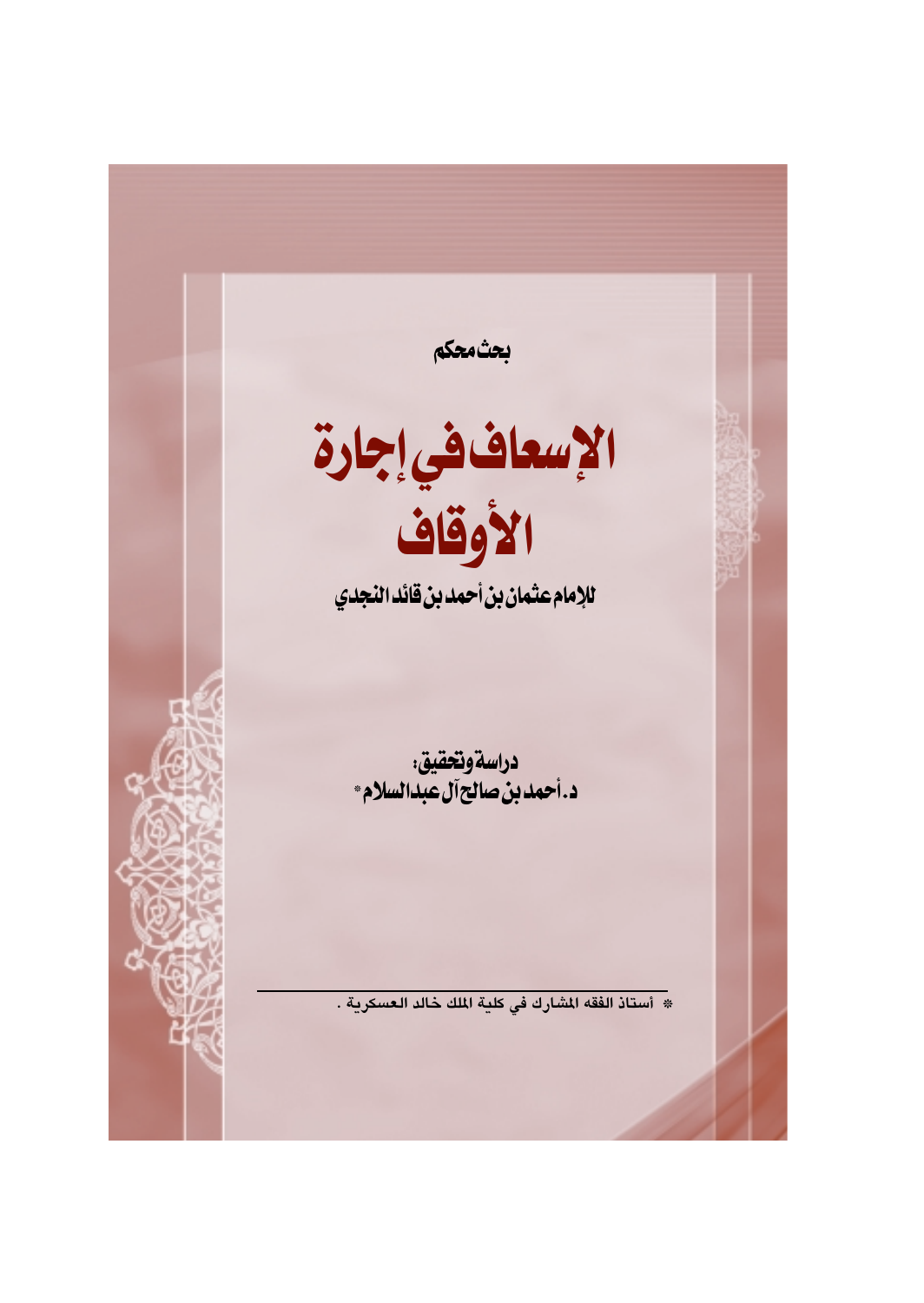#### المقدمة

الحمد لله نحمده ونستعينه، ونستغفره، ونتوب إليه، ونعوذ بالله من شرور أنفسنا ومن سيئات أعمالنا، من يهده الله فلا مضل له، ومن يضلل فلا هادي له، وأشهد أن لا إله إلا الله وحده لا شريك له ، وأشهد أن محمداً عبده ورسوله ، اللهم صلى وسلم وبارك عليه، وعلى أله وأصحابه ومن تبعهم بإحسان إلى يوم الدين . أما يعد :

فهذه رسالة نفيسة في إجارة الأوقاف، وسمها مؤلفها بـ (الإسعاف في إجارة الأوقاف)، ومؤلفها هو عثمان بن أحمد بن قائد النجدي –رحمه الله– المتوفى سنه (١٠٩٧هـ)، وهي وإن كانت صغيره الحجم إلا أنها غزيرة الفائدة، وتكشف عن نبوغ المصنف وعلمه بالفقه، وقد عهده العلماء، فقيهاً وأصولياً ومحدثاً من خلال كتبه، وفي هذه الرسالة ذكر المؤلف بعض الأحكام التي تختص بإجارة الوقف، وضمنها بعض الأدلة من الكتاب والسنّة ، ولما لهذه الرسالة من أهميه ، وأنه لم يسبق نشرها ، رغبت في تحقيقها ونشرها، راجياً أن ينفع الله بها .

أسأل الله أن يجزي مؤلفها، ومن سعى في نشرها خير الجزاء، وأن يسدد محققها، وأن ينفع من قرائها وأسأله كذلك أن يجعل عملي خالصاً لوجهه الكريم، صواباً على سنّة رسول الله صلى الله عليه وسلم، وأخر دعوانا أن الحمد لله رب العالمين .

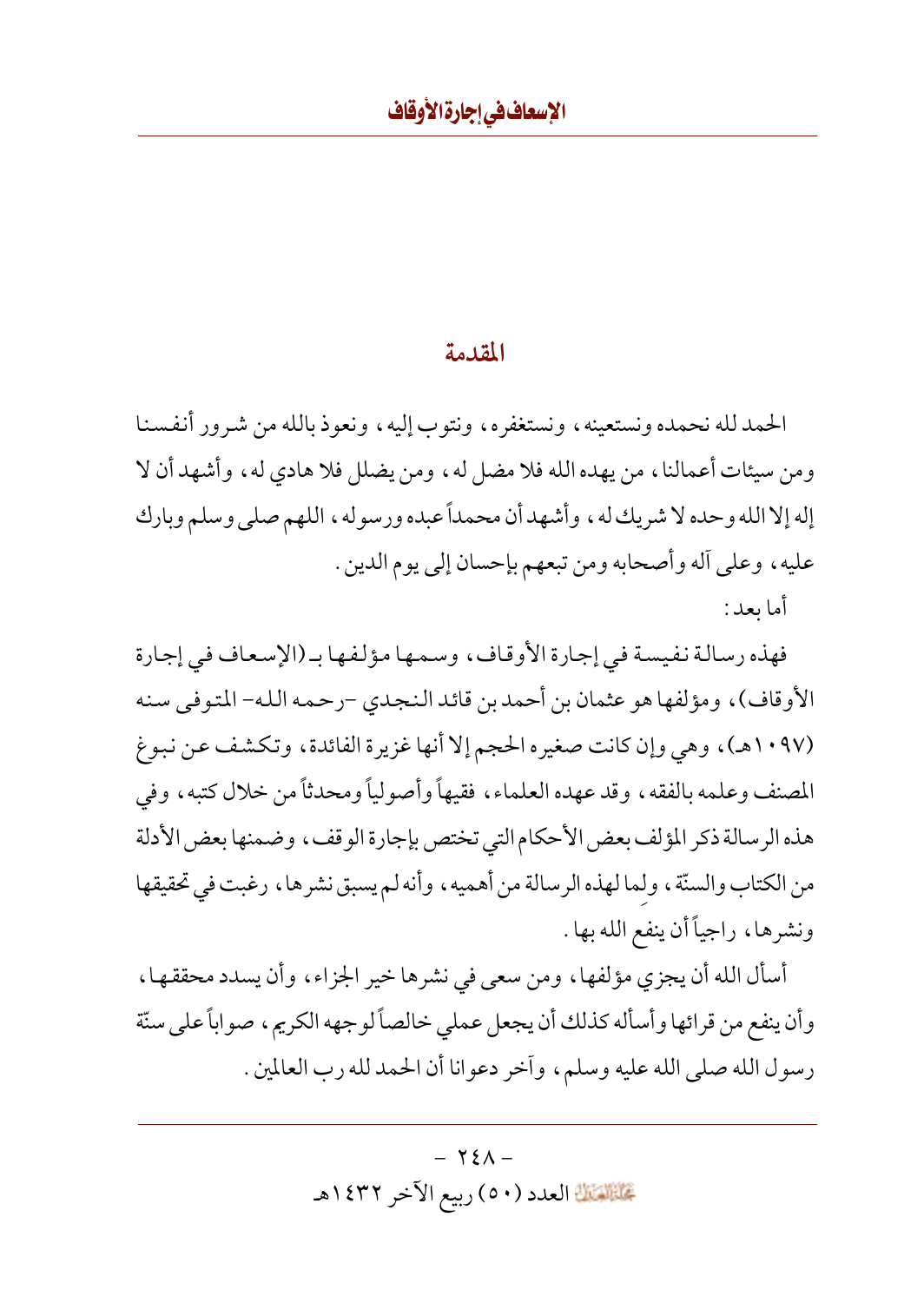المحث الأول التعريف بالمؤلف وبالرسالة

ويشتمل هذا القسم على مبحثين :

المبحث الأول: التعريف بالمؤلف

وفيه خمسه مطالب :

المطلب الأول: (١) اسمه ونسبه ومولده:

نسبه : هو الشيخ الجليل والفقيه البارع، عثمان بن أحمد بن سعيد بن عثمان بن قائد النجدي الحنبلي، قال عنه في السحب الوابلة : النجدي مولداً، الدمشقي رحلة، القاهري مسكناً ومدفناً(٢)، وذكر الشيخ العلامة المؤرخ عبدالله البسام، أنه من آل سحوب، وآل سحوب بطن من قبيلة زعب بن مالك، وقد ولد في بلدة العُيينة إلى الشمال من مدينة الرياض(٣)، وذلك في سنة (٢٢٠١هـ).

- المطلب الثاني: شيوخه: تتلمذ – رحمه الله – على عدد من العلماء، ومن أهمهم : ١ ـ العلامة عبدالله بن محمد بن ذهلان . من آل سحوب، المتوفى سنة (٩٩٠١هـ)
- (١) من مصادر ترجمته: عنوان المجد في تاريخ نجد ٨٦/١، والسحب الوابلة على ضرائح الحنابلة ٦٩٧/٢، وتاريخ ابن ضويان ص ٤١، والأعلام للزركلـي ٢٠٢/٤، وترجمة الشبخ عثمان بن قائد النجدي، للشبــخ عبدا لملك بن إبراهيم آل الشيخ.
	- (٢) انظر: السحب الوابلة ٢٩٧/٢. (٣) انظر: معجم اليمامة لابن خميس ١٩٨/٢.

 $-729-$ عَلَيْتِيْتِكَ العدد (٥٠) ربيع الآخر ١٤٣٢هـ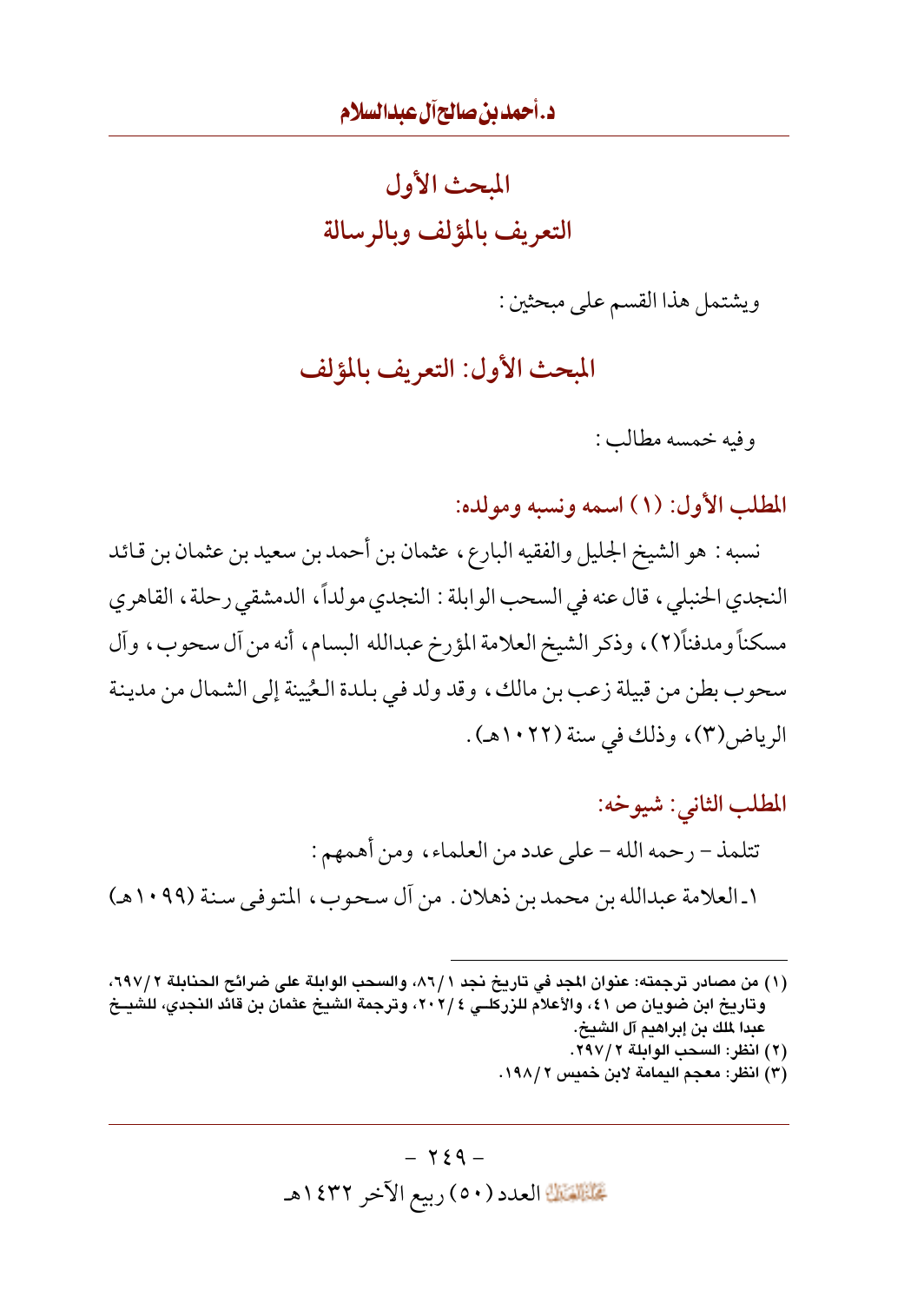وذلك في الرياض، وقد انتفع منه، وقد عده من مشايخه الشيخ محمد بن حميد والشيخ عبد الملك بن إبراهيم آل الشيخ(٤) .

٢ـ الشيخ محمد بن موسى البصيري النجدي، المتوفى في أخر القرن الحادي عشر .

٣ـ الشيخ محمد بن عبدا لباقي بن أبي المواهب، المتوفى سنة (١١٢٦هـ)، في الشام، وهو شيخ الحنابلة في وقته، وقد لازمه مدة طويلة، وقد عده من مشايخه، الشيخ عبدا لله ابن بسام(٥) .

٤ـ الشيخ محمد بن بدر الدين بن عبدالقادر البلباني البعلي الحنبلي ، المتوفى سنة(١٠٨٣ هـ)، وقد عده من مشايخه الشيخ عبدا لملك بن إبراهيم أل الشيخ(٦) .

٥\_الشيخ الفقيه محمد بن الشيخ أبي المواهب الحنبلي ، المتوفى سنة(١١١٢هـ) ، وقد عدَّة من مشايخه ابن حميد، وأل الشيخ، وابن بسام(٧) .

٦ـ الشيخ الفقيه محمد بن أحمد البهوتي الخلوتي ، المتوفى سنة (١٠٨٨هـ) ، وقد أفاد منه كثيراً، كما ذكر ذلك ابن بسام في ترجمته ، قال : وأخذ عنه دقائق الفقه في القاهرة ، وقد أجازه إجازة تفيد إعجاب الشيخ بتلميذه(٨) .

٧ـ الشيخ الفقيه المؤرخ عبدا لحي بن أحمد الحنبلي ، المعروف بابن العماد الدمشقي الصالحي، المتوفى سنة (١٠٨٩هـ)، وقد عده من مشايخه الشيخ محمد الغزى، وابن بسام، وابن خميس(٩).

> (٤) انظر: السحب الوابلة ٢ /٢٩٨، وهداية الراغب ص ٥٧٦. (٥) انظر: علماء نجد خلال ثمانية قرون ١٢٩/٢. (٦) انظر: هداية الراغب ص/ ٥٧٦. (٧) انظر: السحب الوابلة ٦٩٨/٢، وهداية الراغب ص/٧٦٦، وعلماء نجد ١٣١/٥. (٨) انظر: علماء نجد ٥/ ١٣١. (٩) انظر: النعت الأكمل ص/٢٤٩، وعلماء نجد ١٣٢/٥، وتاريخ البمامة ١٨٢/٥.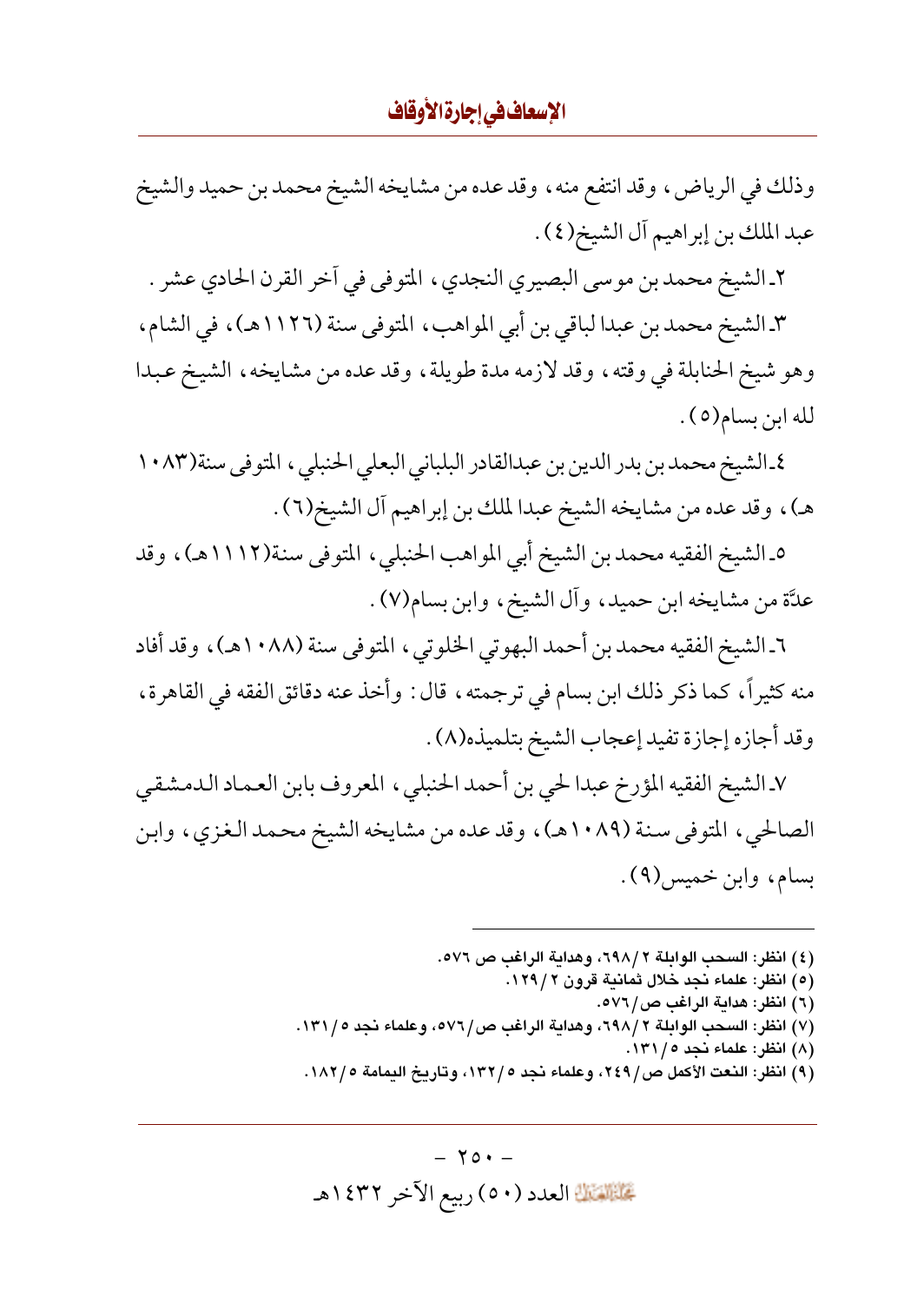المطلب الثالث: ذكر مراحل حياته

حياة الشيخ عثمان النجدي رحمه الله مرت بثلاث مراحل : المرحلة الأولى: نشأته في العيينة:

كانت أول حياة الشيخ في العيينة ، ففيها ولد ، وبها نشأ وحفظ القرآن الكريم وأخذ العلم في هذه المرحلة عن الشيخين الفاضلين : الشيخ العلامة عبدا لله بن محمد بن ذهلان والشيخ العلامة محمد بن موسى البصيري النجدي(١٠) .

المرحلة الثانية: جلوسه في الشام:

انتقل رحمه الله من نجد إلى الشام، وفي هذه المرحلة أخذ العلـم عـن الشيـخ الـفقيـه محمد بن بدر الدين عبد القادر البلباني ، والشيخ الفقيه المؤرخ عبد الحي بن أحمد ابن العماد، والشيخ الفقيه محمد بن عبد الباقي أبي المواهب مفتى الحنابلة بالشام(١١) . المرحلة الثالثة: جلوسه في مصر

بعد اشتداد أبي المواهب على الشيخ عثمان، إثر خلاف حصل بينهما في بعض المسائل، انتقل الشيخ عثمان إلى القاهرة، وبها أخذ دقائق الفقه على الشيخ الفقيه محمد بن أحمد البهوتي الخلوتي، حتى مهر وحقق ودقق واشتهر في مصر ونواحيها بالعلم والتحقيق، وقصده الناس بالأسئلة والاستفتاء سنين عديدة، واستمر في مصر بقية عمره إلىي أن وافاه أجله المحتوم فيها رحمه الله(١٢).

> المطلب الرابع: ذكر تلاميذه تتلمذ على الشيخ عثمان بن أحمد النجدي عدد من التلاميذ ، وهم :

- (١٠) انظر: السحب الوابلة ٢ /٦٩٧-٦٩٩، وهداية الراغب ص/ ٥٧٦.
- (١١) انظر: السحب الوابلة ٢٩٨/٢، وهداية الراغب ص ٧٦ه وعلماء نجد ١٣١٥/١٣١٥.
	- (١٢) انظر: هداية الراغب ص ٥٧٦، والدرر السنية ١١٥/٤، علماء نجد ١٩٦/٢و١٩٠.

 $-701-$ عَلَيْتِيْتِيْنَ العدد (٥٠) ربيع الآخر ١٤٣٢هـ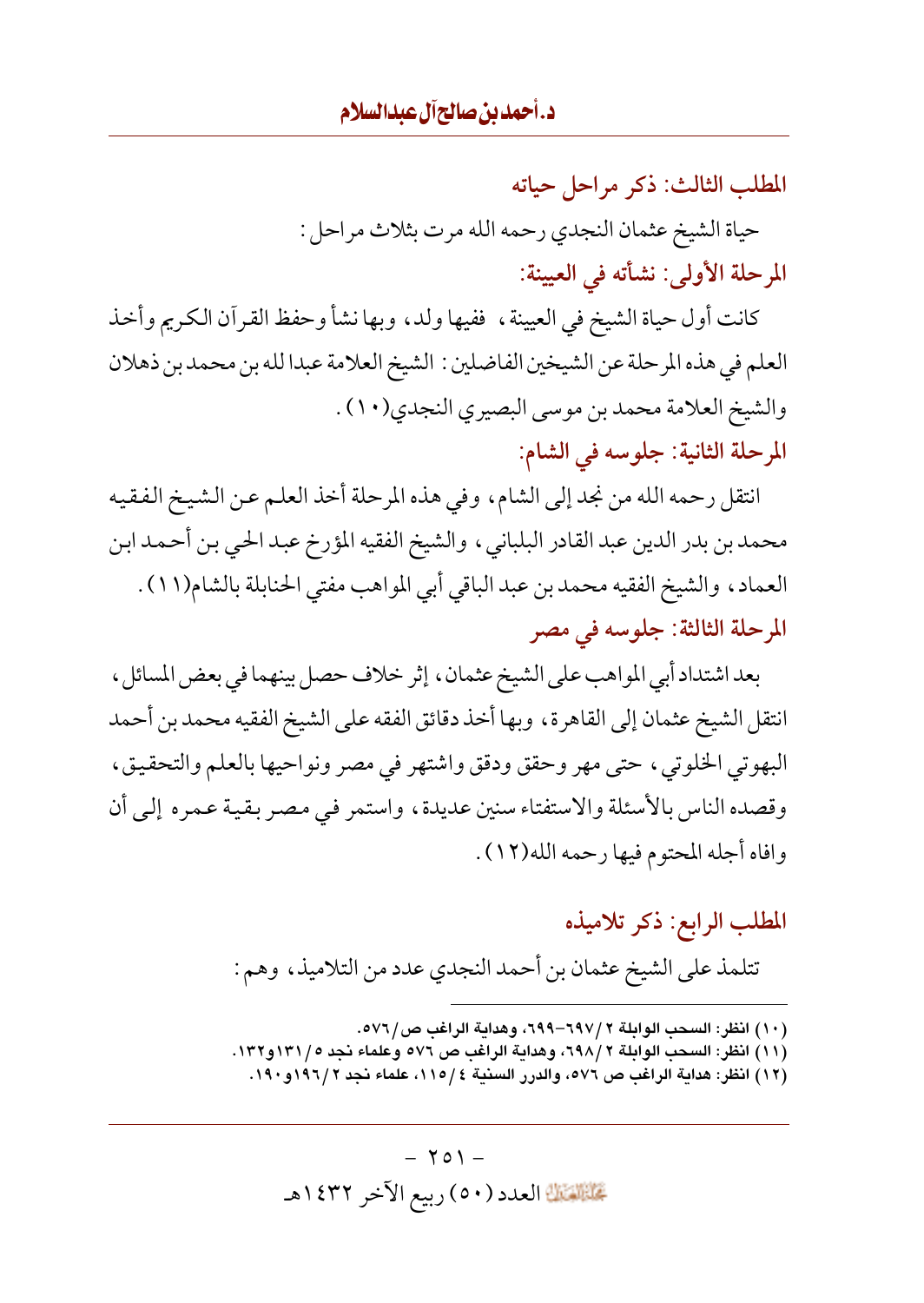المطلب الخامس: ذكر عقيدته:

سلك الشيخ عثمان بن أحمد النجدي مسلك أهل السنة والجماعة ، ولم يتأثر بما تأثر به بعض مشايخه ، من دخولهم في بعض طرق التصوف(١٧) ، وقد ألف رحمه الله رسالة قيمة في العقيدة، سلك فيها مسلك أهل السنّة والجماعة ، ورد فيها على المبتدعة الذين خالفوا أهل السنة والجماعة ، وهي بعنوان : (نجاة الخلف في اعتقاد السلف) .

ومما ذكره في هذه الرسالة أنه قال : «فمن اعتقد أو قال بأن الله تعالى بذاته في كل مكان أو في مكان فكافر » .

وقال رحمه الله : «مذهب سلف الأمة وأئمتها أنهم يصفون الله بما وصف به نفسه وبما وصفه به رسوله، من غير تحريف ولا تعطيل، ومن غير تكييف ولا تمثيل، فيثبتون له ما أثبته لنفسه من الأسماء والصفات ، و منزهو نه عما نز ه عنه نفسه من مماثلة المخلو قات ، إثباتاً بلا تمثيل، وتنزيها بلا تعطيل».

> (١٣) انظر: السحب الوائلة ١ / ٢٣٩-٢٤٨ وعلماء نحد ١٣٢/٥. (١٤) انظر: علماء نجد ١٣٢/٥.

- (١٥) انظر: علماء نجد ١٣٢/٥.
- (١٦) انظر: مقدمة الشيخ علي بن حسن عبد الحميد في تقديمه لــ (نجاة الخلف في اعتقاد السلف).
	- (١٧) انظر: السحب الوابلة ٦٩٨/٢، وهداية الراغب ص ٥٧٦، وعلماء نجد ١٣٠/٥ و ١٣٠.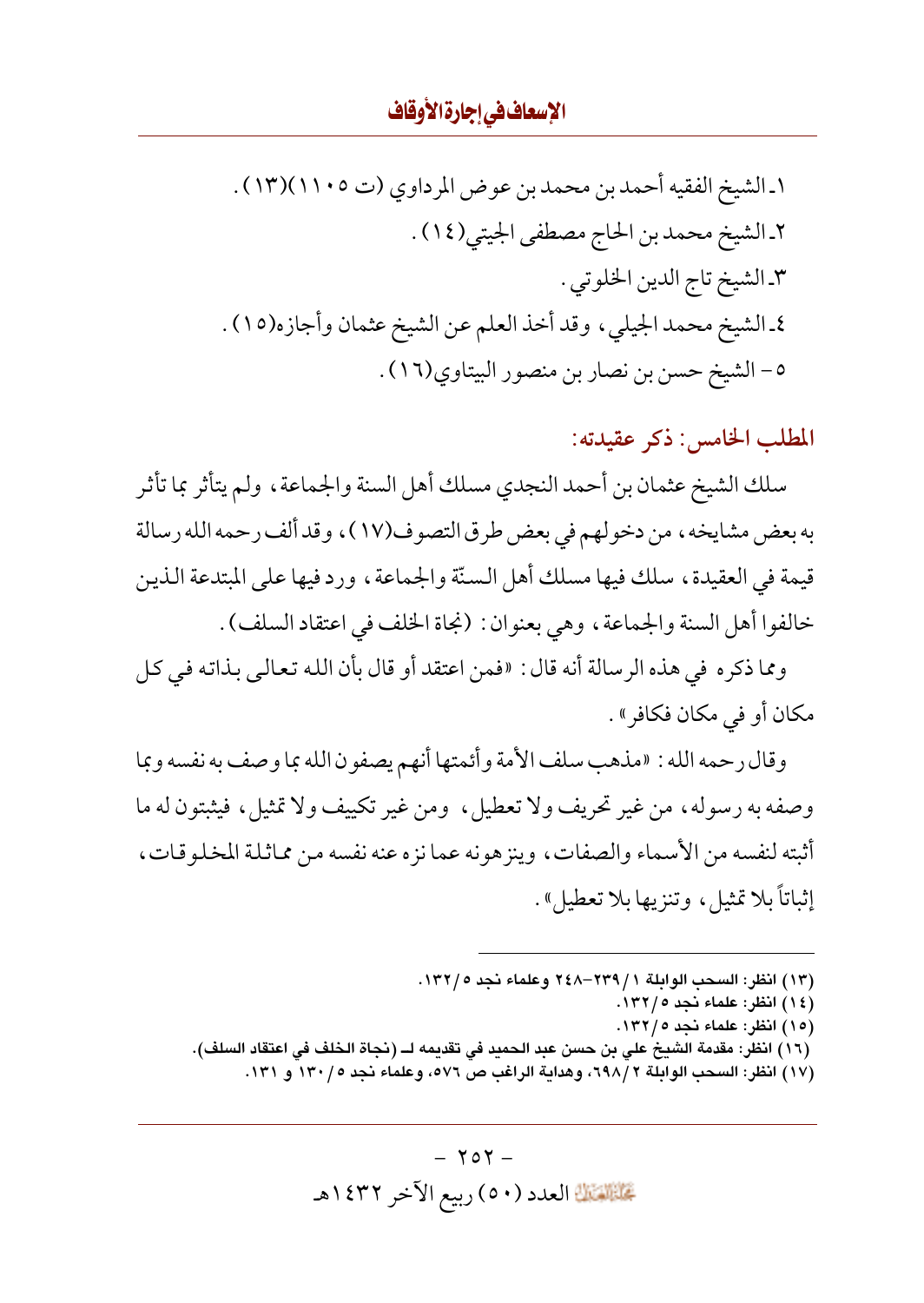### د.أحمدين صالح آل عبدالسلام

وقال رحمه الله : «والإيمان عقد بالجنان ، وقو ل باللسان ، وعمل بالأركان ، يزيد بالطاعة وينقص هو وثوابه بالعصيان، ويقوى بالعلم، ويضعف بالجهل والغفلة والنسيان»(١٨).

ومن هذه النصوص المقتطفات اتضح سلوكه مسلك أهل السنة والجماعة رحمه الله .

المطلب السادس: ذكر ثناء العلماء عليه

أثنى عليه الكثير من العلماء ومن ذلك ما قاله :

١ – الشيخ أحمد بن محمد بن عوض المرداوي : قال : «شيخنا وأستاذنا وقدوتنا إلىي الله تعالى، الشيخ العالم العلامة الحبر البحر الفهامة المحقق المدقق المتفنن البارع الرحالة الشيخ عثمان بن أحمد النجدي الحنبلي»(١٩) .

٢- وقال الشيخ العلامة محمد بن عبد الله بن حميد : «حتى تمهر وحقق ودقق ، فاشتهر في مصر ونواحيها، وقصد بالأسئلة والاستفتاء سنين»(٢٠).

٣- وقال الشيخ العلامة حسنين بن محمد مخلوف مفتى الديار المصرية سابقاً في تقديمه لـ (هداية الراغب) ما نصه : «أما الشارح –رحمه الله– فيظهر من شرحه أنه فقيه متبحر ، وعالم ضليع في مذهب الإمام أحمد بن حنبل رضي الله عنه ، حسن التأليف ، جيد السبك والتصنيف»(٢١).

٤- وقال الشيخ عبد الله بن عبد الرحمن البسام: «فمهر في الأصول والفقه والنحو وغيرها» .

- (١٨) انظر: نحاة الخلف في اعتقاد السلف ص ١٥, ١٦. (١٩) حاشية منتهي الإرادات للشيخ عثمان بن أحمد النجدي ١ / ٤. (٢٠) السحب الوائلة ٢ / ٦٩٨. (٢١) هداية الراغب ص ١٥و.
	-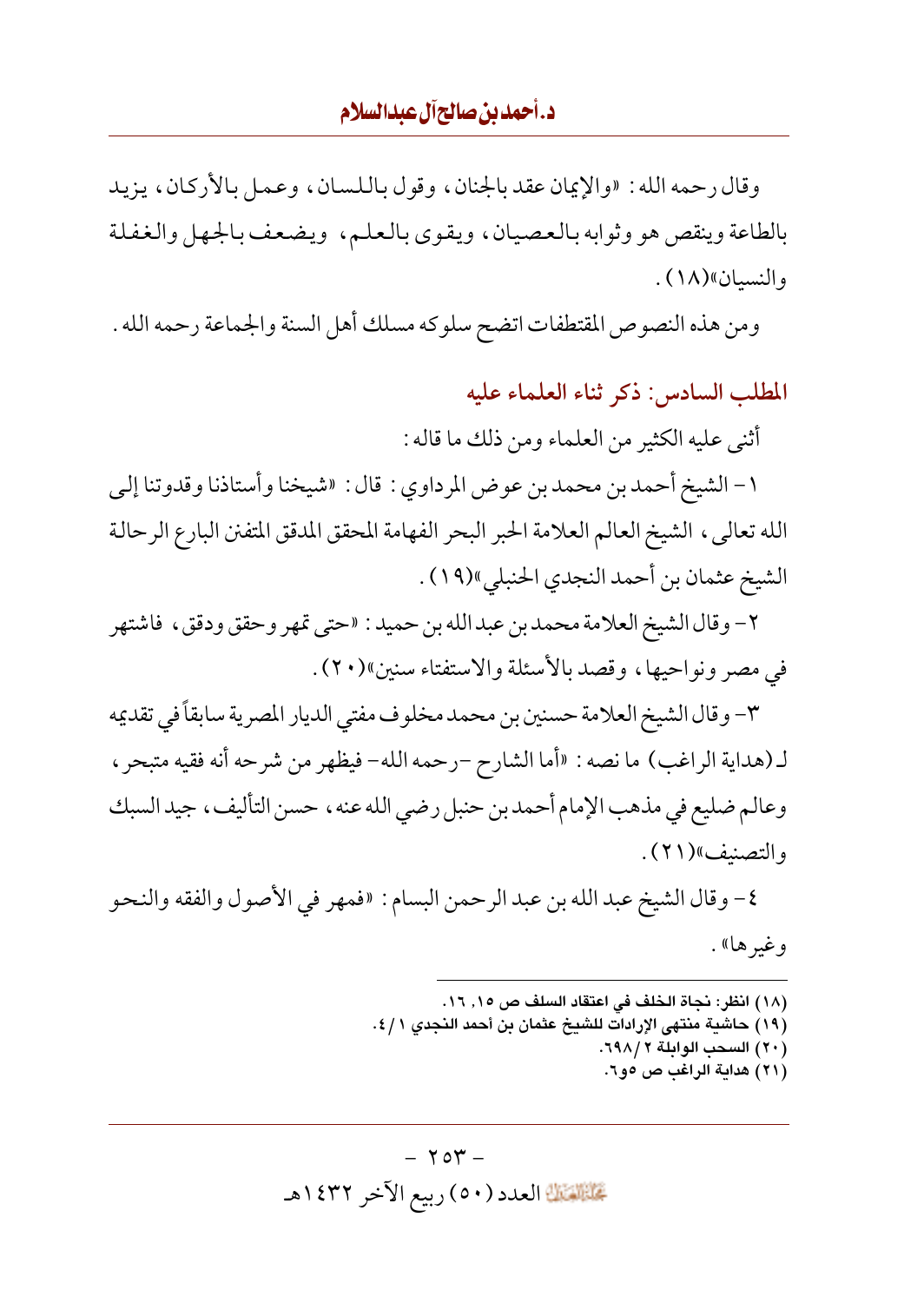وقال : والمترجم له ليس على طريقة كثير من الفقهاء المتأخرين في صفات الله تعالى ، بل هو محقق على طريقة السلف(٢٢).

المطلب السابع: ذكر مؤلفاته:

شارك الشيخ رحمه الله في التأليف، وفيما يلي بعض مؤلفاته : ١- هداية الراغب شرح عمدة الطالب . وهو مطبوع عدة طبعات . ٢- حاشية على منتهى الإرادات، وقد حققها معالى الدكتور عبد الله التركي ونشرها مع (منتهى الإرادات) . ٣- شرح المنظومة اللامية في الفرائض للشيخ نصر الله بن أحمد التستري، وقد طبعت، في دار العلوم والحكم في المدينة النبوية . ٤- نجاة الخلف في اعتقاد السلف، وهو مطبوع عدة طبعات . ٥- قطع النزاع في أحكام الرضاع، وقد حققه الدكتور وليد الفريان، ثم طبعه . ٦- رسالة في كشف الضو في معنى (لو)، وقد طبعت في دار عمان بالأردن . ٧- رسالة في (أيٍّ) المشددة، وقد طبعت في دار عمان بالأردن . ٨- مختصر درة الخواص، ذكره الشيخ محمد بن حميد، والشيخ عبد الملك آل الشيخ، والشيخ عبد الله البسام(٢٣) . ٩- شرح البسملة، ذكره الشيخ محمد بن حميد، والشيخ عبد الملك آل الشيخ، والشيخ عبد الله البسام(٢٤).

(٢٢) علماء نجد ٥/ ١٣٠, ١٣١.

(٢٣) انظر: السحب الوابلة ٢ / ٦٩٩، وهداية الراغب ص ٥٧٧، وعلماء نجد ٥ / ١٣٥.

(٢٤) انظر: المصادر السابقة.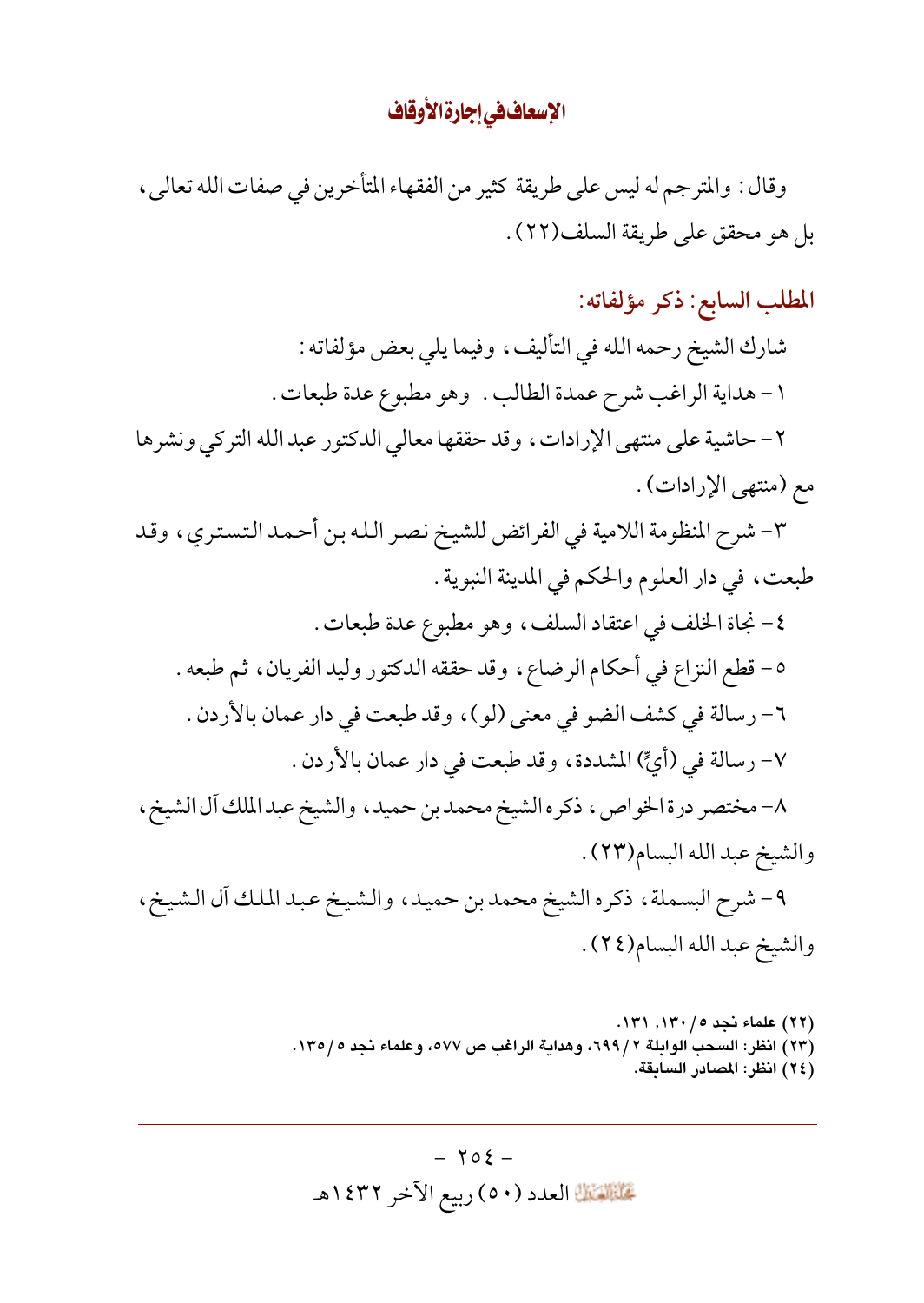د.أحمدين صالح آل عبدالسلام

١٠- رسالة الإسعاف في إجارة الأوقاف، ذكرها الشيخ عبد الله البسام، (وهي رسالتنا هذه)(٢٥). ١١- رسالة في القهوة، ذكرها الشيخ عبد الملك آل الشيخ، والشيخ عبد الله البسام(٢٦). ١٢ – تلخيص نونية ابن قيم الجوزية ، ذكره الشيخ عبد الملك آل الشيخ ، والشيخ عبد الله البسام(٢٧).

المطلب الثامن– ذكر وفاته:

اتفق أكثر من ترجم له على أنه مات رحمه الله في سبعة وتسعين وألف من الهجرة، ذكر ذلك الشيخ المؤرخ عثمان بن بشر ، والشيخ محمد بن حميد ، والشيخ إبراهيم ابن ضويان، والشيخ عبد الملك أل الشيخ، والشيخ عبد الله البسام(٢٨). وذكر الشيخ حسنين بن محمد مخلو ف أنه مات في عام مائة وألف(٢٩)، ولعله سبق قلم من الشيخ رحمه الله، إذ لم يتابعه أحد على ذلك . وقد توفي -رحمه الله - في القاهرة في مساء يوم الاثنين الرابع عشر من جمادي الأولى، لعام سبع وتسعين وألف من الهجرة(٣٠).

(٢٥) انظر: علماء نجد ٥ / ١٣٤. (٢٦) انظر: المصادر السابقة وهداية الراغب ص ٥٧٧. (٢٧) انظر: هداية الراغب ص ٥٧٧ه، وعلماء نجد ١٣٤/٥. (٢٨) انظر: عنوان المجد ٨٦/١، والسحب الوابلة ٢ / ٦٩٩، وتاريخ ابن ضويان ص٤١، وعلماء نجد ١٣٨/٥، وهداية الراغب ص /٧٧ه. (٢٩) انظر: هداية الراغب ص ٦.

(٣٠) انظر: عنوان المجد ٨٦/١ والسحب الوابلة ٦٩٩/٢ وهداية الراغب /٥٧٧ وعلماء نجد ١٣٨/٥.

 $-700-$ عَلَيْتِيْتَكَ العدد (٥٠) ربيع الآخر ١٤٣٢هـ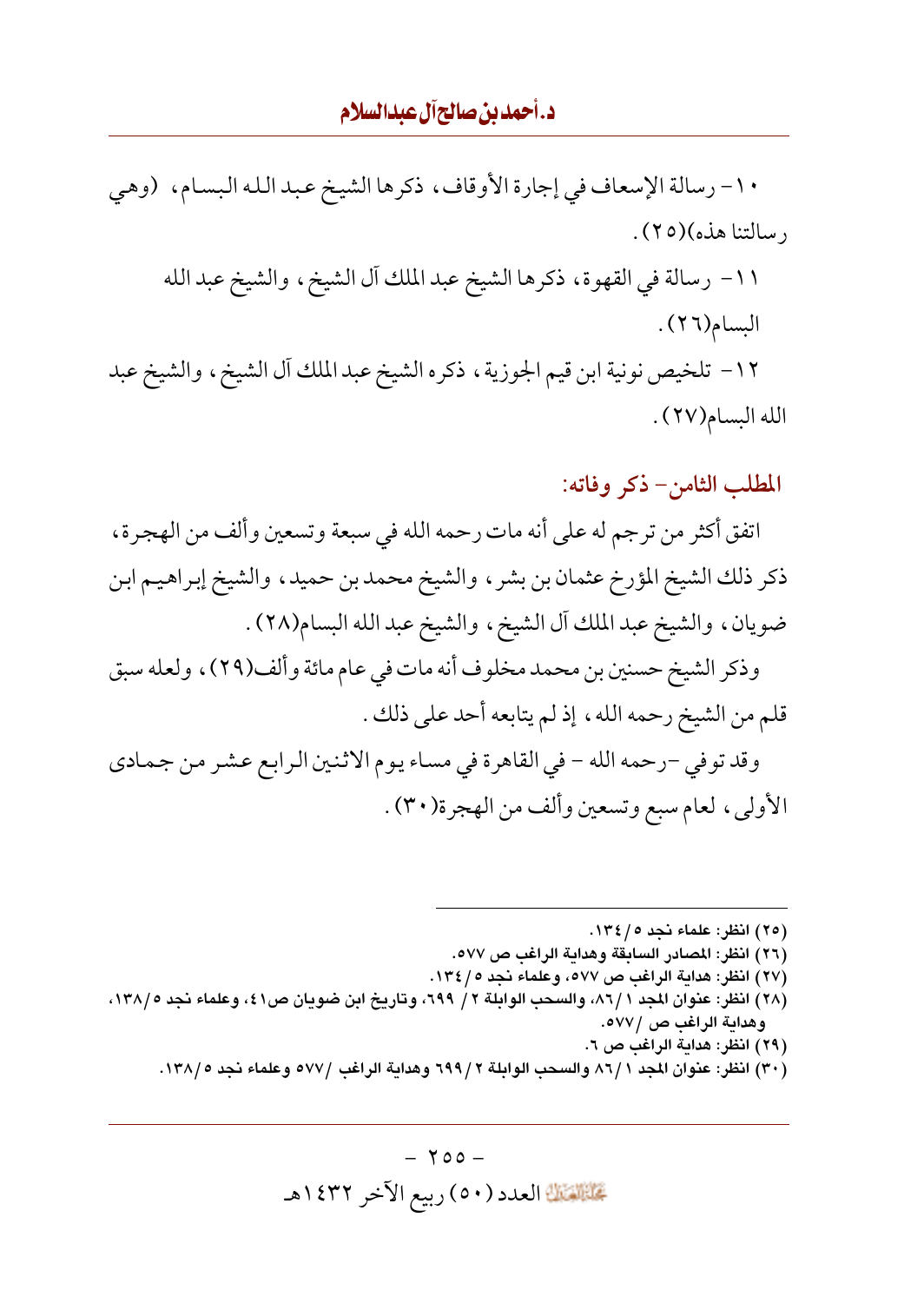المبحث الثاني التعريف بالرسالة، وفيه ستة مطالب

المطلب الأول: اسم هذه الرسالة:

دون على غلاف هذه الرسالة الموجزة، ما نصه : «كتاب الإسعاف في إجارة الأوقاف . ويليه قطع النزاع في تحريم الرضاع . تأليف الإمام الحبر الهمام عثمان بن أحمد بن عثمان النجدي الحنبلي رحمه الله» وهو ضمن مجموع برقم (١٨/ ١٩٢٨/ م) و(١١٢-١١٣) ف ـ م، بالمكتبة المركزية بجامعة الملك سعود .

المطلب الثاني: توثيق نسبة هذه الرسالة للمؤلف:

ليس هناك اختلاف ـ فيما أعلم ـ في نسبتها إلى مؤلفها العلامة عثمان بن قائد النجدي رحمه الله ، فإن نسبتها إليه تكاد تصل إلى درجة اليقين ، ومما يؤكد ذلك ، أن نسخة هذه الرسالة أشارت إلى ذلك، فقد كتب على النسخة عنوان الرسالة، ورسالة أخرى في الرضاع، وقد قام الدكتور وليد الفريان بتحقيقها، وذُكر عليهما اسم المؤلف الشيخ عثمان بن أحمد النجدي، كما في نسخة جامعة الملك سعود برقم (١٩٢٨)، وأيضاً فإن الشيخ عبد الله البسام رحمه الله، ذكرها من ضمن مؤلفات الشيخ عثمان رحمه الله(٣١) .

المطلب الثالث: موضوع هذه الرسالة:

هي رسالة مختصرة في بيان إجارة الأوقاف . وما يخصها من أحكام . وقد استوفى المؤلف رحمه الله الكلام على هذه المسألة ، من حيث الجملة .

(٣١) انظر: علماء نجد خلال ثمانية قرون ١٣٤/٥.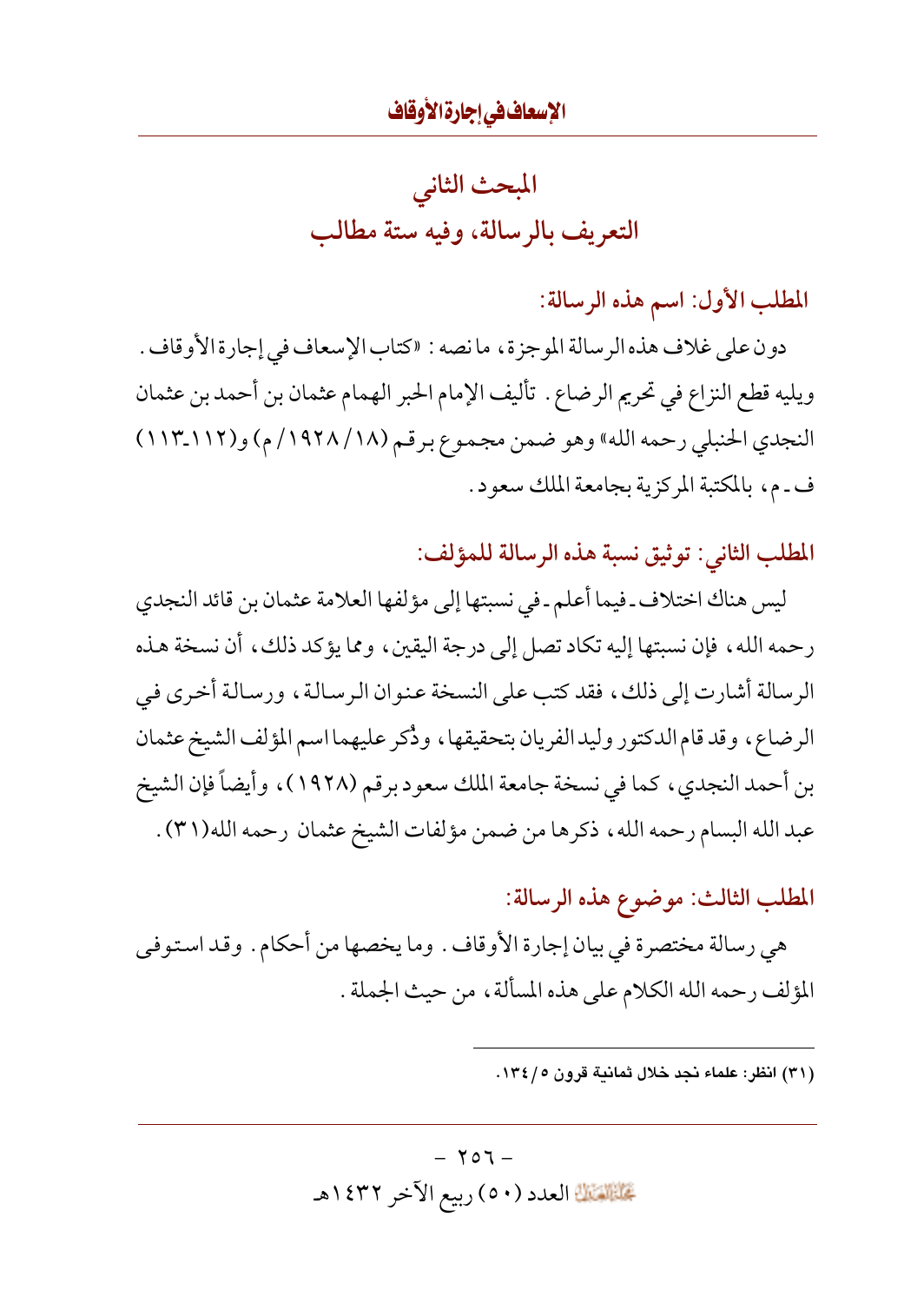المطلب الرابع: وصف النسخة المعتمدة:

اعتمدت في تحقيق هذه الر سالة الموجزة، على نسخه فريدة لا أعلم لها نسخة أخرى، وهي نسخة أصلية محفوظة ضمن مجموع بقسم المخطوطات بالمكتبة المركزية بجامعة الملك سعود برقم (١٩٢٨/ ١٨ ق)، وتقع في أربع ورقات تقريباً، ومسطرتها (٢٠) سطراً، وعدد كلمات كل سطر قرابة تسع كلمات، وهي نسخة نقلت من نسخة أخرى، بخط (عبد السلام بن عبد الرحمن الشطي)، وهو تلميذ المؤلف .

المطلب الخامس: عملي في هذه الرسالة:

لقد اجتهدت حسب الوسع والطاقة في خدمة هذه الرسالة الموجزة، وإخراجها بهذه الصورة، ويتلخص عملي في التحقيق في الخطوات التالية :

١- أني نسخت هذه الرسالة ورسمتها بالرسم المعاصر حسب قواعد الإملاء الحديثة ، مراعيا علامات التنصيص، والأقواس، والاستفهام، والبدء من أول السطر في المعاني المستقلة .

٢- أني اعتمدت في تحقيق هذه الرسالة على نسخة فريدة لا أعلم لها نسخة أخرى، فهي نسخة أصلية محفوظة ضمن مجموع بقسم المخطوطات بالمكتبة المركزية بجامعة الملك سعود برقم (١٩٢٨/ ١٨ ق).

٣- أني قمت بتوثيق المسائل التي ساقها المؤلف، وذلك من مصادرها الأصلية، كما أنني في غالب الأحيان أذكر آراء المذاهب الفقهية الأخرى، وأوثقها كذلك، كما قمت بالتعليق على بعض المسائل .

٤- أني علقت على بعض العبارات بإيضاح أو إضافة ، ونحو ذلك ، وبينت معاني

 $-$  70V  $-$ عَلَيْقِيْتِكَ العدد (٥٠) ربيع الآخر ١٤٣٢هـ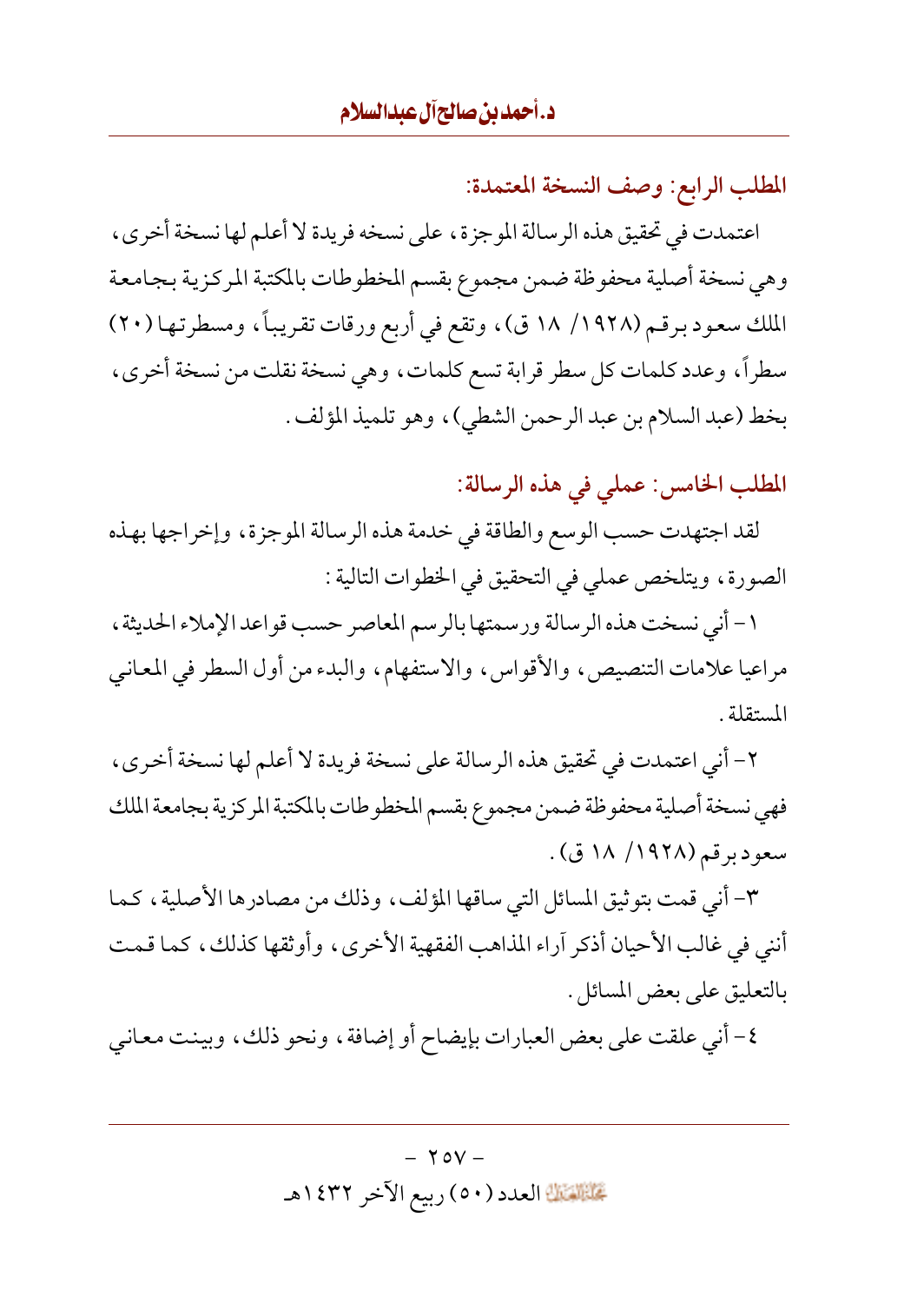المطلب السادس: نماذج من المخطوطة:

(٣٢) الإجارة: بكسر الهمزة ــ وهو المشهور ــ وحكى الضم، ونقل الفتح أيضاً، فهي مثلثة، وهي لـغة: الأجــرة، فهي في أصل الوضع اللـغوي بمعنى الأجرة،، وإن اشتهر عند الفقهاء إطلاقها على سبب وجوب الأجرة، وهو العقد، وانظر: المصباح المنير ص (٢)، وتهذيب الأسماء واللغات ٤/٣،، ومغنى المحتاج ٢/ ٣٣٢. ويعرفها الفقهاء باعتبار أنها عقد، لا باعتبار أنها أجرة، كما سبق، فمن تعريفاتهم:

أنها عقد على منفعة مقصودة معلومة قابلة للبذل والإباحة بعوض معلوم، وهي نوع من البيع ؛ لأنها تمليك من كل واحد منهما لصاحبه، إلا أنها واقعة على المنافع، وانظر: مغني المحتاج ٢٣٢/٢، والمغني ٧/٨.

ولا خلاف بين الفقهاء ــ فيما ظهر لي ــ في جواز إجارة الوقف، وصحتها في الجملة إذا وقعـت بــ شــروطــهــا المعتبرة، وقد أفردوا لإجارة الوقف مباحث ضمن كتاب الوقف، وبعضهم يتكلم عنها في كتاب الإجارة؛ لأن العين الموقوفة عــينٌ ذات منفعة، فهي تؤجر كغيرها من الأعيـان، لكنها تحتاج لأحكام خاصــة فــي بــعـض جوانبها، ولذا يقلِّ أن تجد من ينص على حكم إجارة الوقف نصاً، بل يدخلون في تفاصيل أحكامها مباشرة، دخول المسلم بجوازها.

وممن نص على جوازها: ابن قدامة في المقنع (٢ / ٢٠٣) قال: (وتجوز إجارة الوقف).

- وقال النووي في روضة الطالـبـين (٣٥١/٥): (للواقف ولمْن ولاه الوقـفَ إجارةُ الوقف) وانظر: حاشية ابـن عابدين: (٤٠١، ٤٠١).
- وعللوا ذلك بقولهم: لأن منافع الوقف مملوكة للموقوف عليه، فجاز له إجارتها كالمستأجر. وانـظـر: الــروض المربع (٣٠٩/٢).
- (٣٣) الأوقاف جمع وقف، قال في معجم مقاييس اللغــة (٦/ ١٣٥): الواو والقاف والفاء أصل واحد يدل علــي تمكث في شيء، ثم يقاس عليه. ويطلق الوقف ويراد به الحبس، كما أنه يطلق ويراد به المنع.

 $=$ 

 $-70A-$ عَلَيْتِيْتِيْنَ العدد (٥٠) ربيع الآخر ١٤٣٢هـ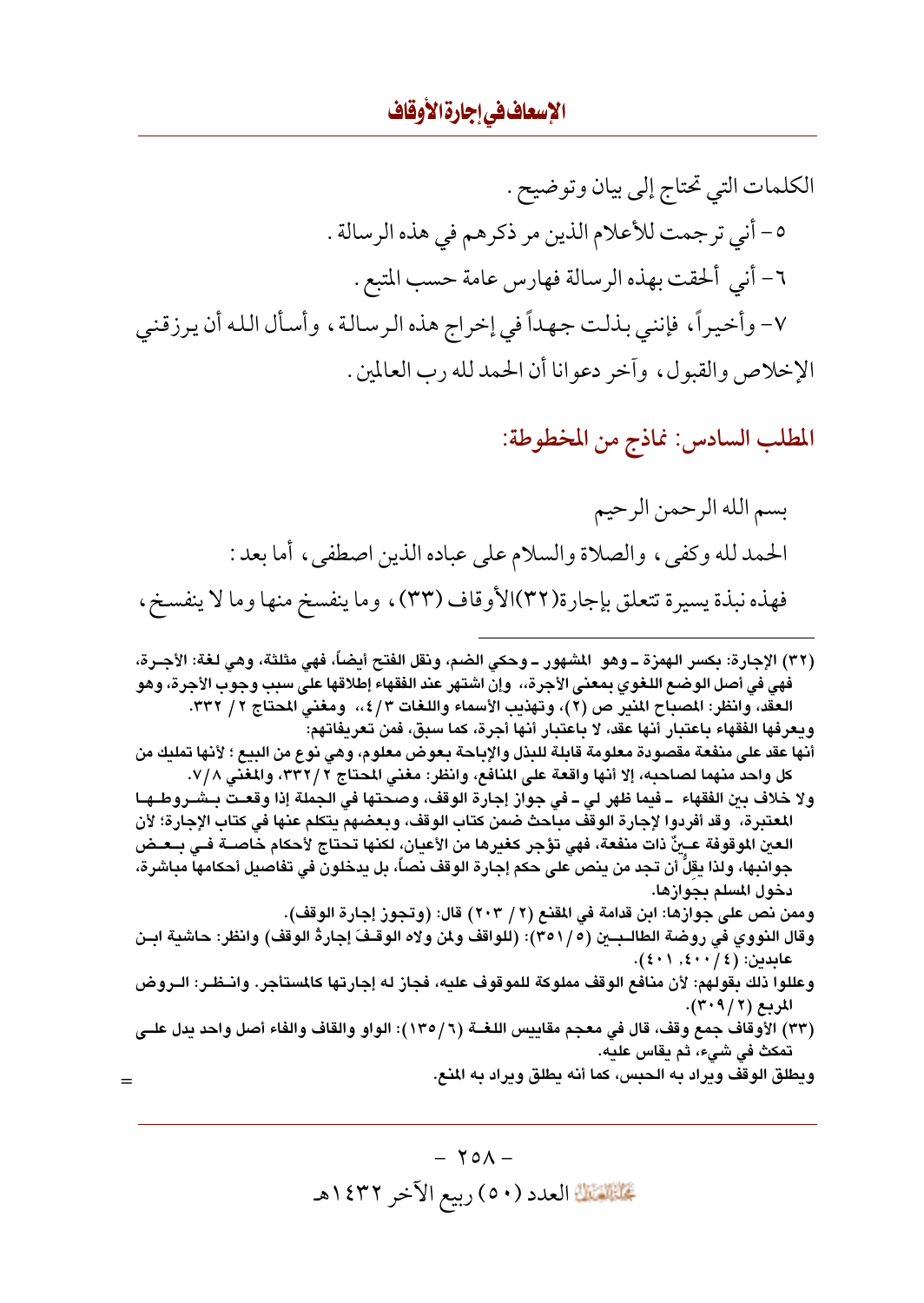| فأما الوقف بمعنى الحبس فهو مصدر ، من قولك: وقفت الشيء وقفاً أي حبسته، ومنه وقف الأرض على المساكين،      |  |
|---------------------------------------------------------------------------------------------------------|--|
| والحَبِس بِالضَم هي ما وقف.                                                                             |  |
| وأما الوقف بمعنى المنع: فلأن الواقف يمنع التصرف في الموقوف، فإن مقتضى المنع أن تحول بين الرجل وبين      |  |
| الشيء الذي يريده، وهو خلاف الإعطاء. والجمع أوقاف وأحباس.                                                |  |
| وسمي وقفاً ؛ لأن العين موقوفة، وحبساً ؛ لأن العين محبوسة، وانظر: الصحاح ٩١٥/٣، ولسان العرب ٢ /٦٦٩       |  |
| والمطلع ٢٨٥.                                                                                            |  |
| ثانياً: الوقف في الاصطلاح:                                                                              |  |
| عرّفِه الفقهاء بتعاريف مختلفة، باعتبارات مختلفة، حتى إننا نجد لفقهاء المذهب الواحد أكثر من تعريف.       |  |
| أولاً: تعريف الحنفية: اختلفت فقهاء الحنفية في تعريف الوقف، والسبب في هذا يرجع إلى اختلافهم في الوقف،    |  |
| هل هو لازم أم لا ؟ ولذلك فإن فقهاء الحنفية في تعريفهم للوقف يــڤرقون بين تعريفه على رأي أبي حنيفة       |  |
| وبين تعريفه على رأي الصاحبين.                                                                           |  |
| وتعريف أبي حنيفة للوقف هو: حبس العين على حكم ملك الواقف، والتصدق بالمنفعة على جهة الخير.                |  |
| وبناء عليه يصح للواقف الرجوع عن الوقف، وله بيعه ؛ لأن الوقف عند أبي حنيفة غير لازم، إلا أن يحكم بــه    |  |
|                                                                                                         |  |
| أما عند الصاحبين اللذين يريان أن الموقوف يخرج عن ملك الواقف، وأن الوقف يلزم بمجرد الصيغة،  فالوقف       |  |
| هو: حبس العين على ملك الله تعالى، وصرف منفعتها على من أحب، وانظر: فتح القديــر ٣٧/٥، وحاشية             |  |
| ابن عابدين ٤ /١٣٦.                                                                                      |  |
| ثانياً: تعريف المالكية: عرف فقهاء المالكية الوقف بأنه: إعطاء منفعة شيء مدة وجوده، لازما بقاؤه فـي مـلـك |  |
| معطيها، ولو تقديراً، وانظر: مواهب الجليل ١٨/٦، ومنح الجليل ٣٤/٣.                                        |  |
| ثالثاً: تعريف الشافعية: من أشهر تعاريف الشافعية للوقف: أنه حبس ما يمكن الانتفاع به، مع بقاء عـيـنــه،   |  |
| بقطع التصرف في رقبته على مصرف مباح موجود. وعليه يخرج المال عن ملك الواقف، ويصير حبيساً على              |  |
| حكم ملك الله تعالى، وانظر: مغنى المحتاج ٣٦٧/٢، ونهاية المحتاج ٥/ ٢٥٨.                                   |  |
| رابعاً: تعريف الحنابلة: عرفه فقهاء الحنابلة بأنه: تحبيس الأصل وتسبيل المنفعة، وانظر: المغنـي ١٨٤/٨،     |  |
| وكشاف القناع ٧ / ٧.                                                                                     |  |
| وبهذا التعريف تخرج العين عن ملك الواقف، وتكون في سبيل الله، لا يجوز بيعها، ولا هبتها، ولا الرجوع فيها.  |  |
| ولعل هذا التعريف هو أرجح التعريفات للوقف، وذلك لما يأتى:                                                |  |
| ١– أنه مقتبس من قول الرسول ﷺ   لعمر بن الخطاب رضي الله عنه (أحبس أصله، وسـبِّل ثمرته) أخرجــه           |  |
| أحمد في المسند ٢ / ١١٤، من حديث ابن عمر، رضي الله عنهما، ورواه النسائي، في كتب الأحباس في باب           |  |
| حبس المشاع                                                                                              |  |
| ٦ / ٢٣٢، وابن ماجه في أبواب الأحكام، في باب من وقف (٢ / ٥٤) والطحاوي في معاني الآثار ٤ / ٩٥، والبيهقي   |  |
| في السنن ٦ / ١٦٢، وأخرجه البخاري في صحيحه عن ابن عمر رضي الله عنهما بلفظ: (إن شئت حبسـت                 |  |
| أصلها وتصدقت بها) في باب الشروط، برقم (٢٥٣٧)، وفي باب الوقف برقم(١٦٣٢).                                 |  |
| ٢– أن هذا التعريف اقتصر على ذكر حقيقة الوقف فقط، ولم يدخل في تفصيلات أخرى دخلت فـيــهـــا بــقــيــة    |  |
| التعريفات، بل ترك بيان ذلك وتفصيله عند الكلام على الأركان والشروط، إذ إن الدخول في التفاصيل يخرج        |  |
| التعريف عن دلالته، والله أعلم.                                                                          |  |

 $-709-$ علم العدد (٥٠) ربيع الآخر ١٤٣٢هـ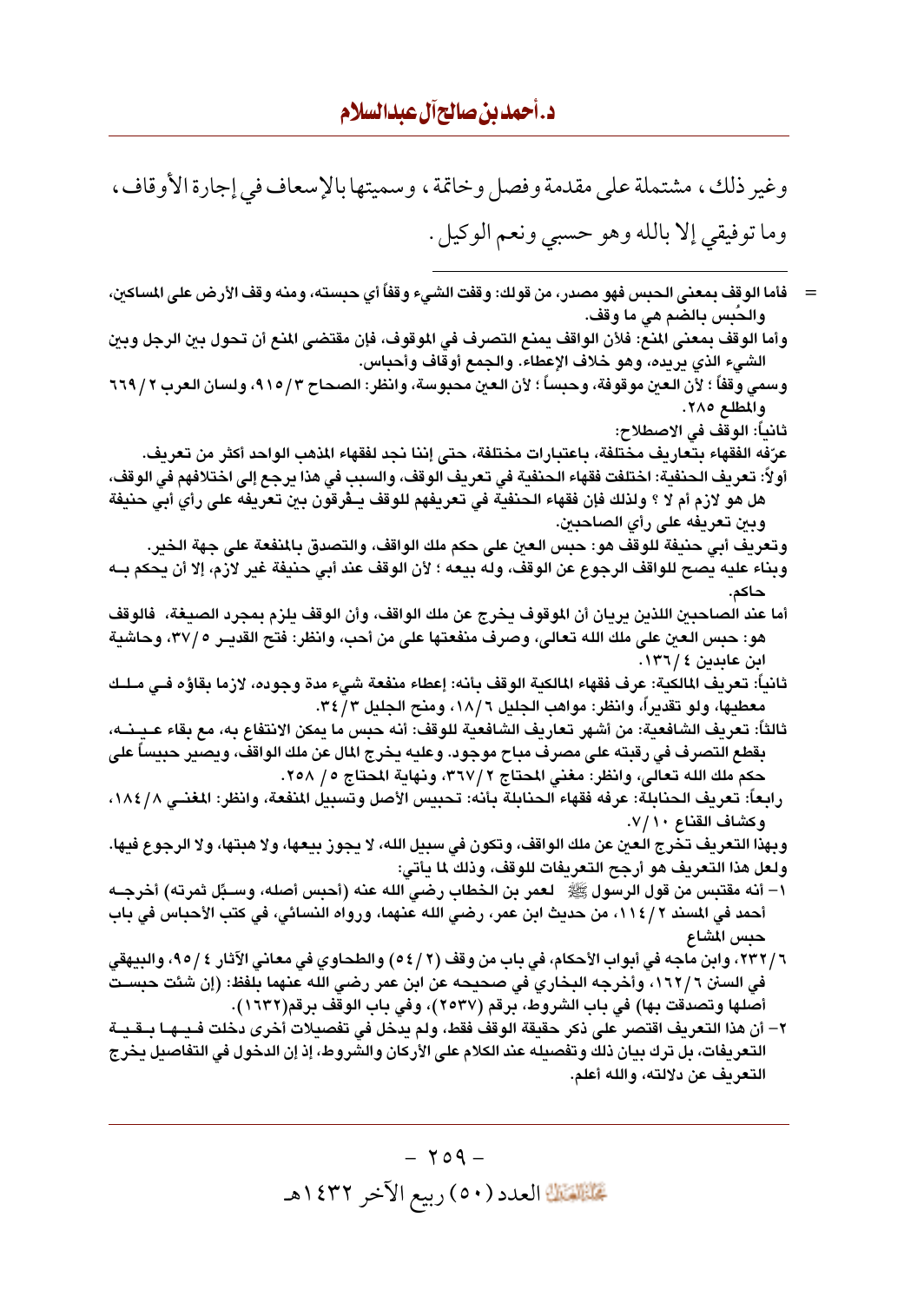- (٣٤) لم يذكر كثير من الفقهاء المتقدمين تعريفا محددا للمعنى المراد بشروط الواقفين، بل كانوا يكتفون بذكـر بعض الأمثلة لها مع بيان أحكامها، ولكن بعض المتأخرين من الباحثين في الوقف ذكر لها تعريفاً بجمعها، ويمكن أن تدخل تحته جميع الأمثلة والصور التي لاحصر لها، ومن أمثلة الفقهاء المتقدمين، وتــعــريــفــات الباحثين المتأخرين، يمكن أن نستخلص تعريــفــاً لشروط الواقفين، يجمعها ويلم شتاتها، فنقــول: شــروط الواقفين: (هي ما تفيده وتشتمل عليه صيغة الوقف من القواعد التي يضعها الواقف للعمل بها في وقفه، مع بيان مصارفه، وطريقة استغلاله، وتعيين جهات الاستحقاق، وكيفية توزيع الغلة على المستحقين، وبيــان الولاية على الوقف، والإنفاق عليه، ونحو ذلك)، وانظر: محاضرات فـي الــوقـف لأبــي زهــرة (ص ١٣٦)، والوقف في الشريعة والقانون لزهدي يكن (ص ٥٠). وهذه الشروط في الغالب جارية مجرى الشروط في العقود والتي فصل فيها أهل العلم في مسألة العقد والشروط، وقد أخذت حظاً وافراً من البحث والدراسة في الكتب الفقهية القديمة والمعاصرة، ويمكن الرجوع إلى ذلك باستفاضة في المصادر التالية: (بداية المجتـهـد لابن رشد ٢ / ٢٠٢ \_ ٢٠٩، و المجموع للنــووي ٨ / ٤١٢-٤٢٠، و المغنى لابن قدامــة ٤ / ٧٢ ـــ٨٠، وفتاوي شيخ الإسلام ابن تيمية ١٢٦/٢٩-١٨٠، ومحاضرات في الوقف لأبي زهرة ص ٣٨٤ ـ ٣٩٦.
- (٣٥) يعتبر مذهب الحنابلة –رحمهم الله– من أكثر المذاهب توسعــاً في تصحيح الشروط في العقود، فإنـه لا يمنع إلا ما قام الدليل على منعه، وجمهور الحنابلة لا يخالفون في هذه القاعدة في شروط الواقــفــين، بــل يسيرون عليها بوضوح، ويرون أن كل شرط محرم أو يفضي إلى محرم، أو إلى إخلال بالمقصود الشرعي، فهو باطل، وأن كل شرط غير مناف لمقتضى الوقف، ولا هو منهى عنه شرعاً، فهو شرط جائز معتبر، ومن نصوصهم في هذا الباب ما جاء في المقنع والشرح الكبير: (١٦/ ٤٤٠):
- «ويرجع إلى شرط واقف في قسمة على الموقوف عليهم، وفي التقديم والتأخير، والجمع والترتيب والتسوية والتفضيل، وإخراج من شاء بصِّفة، وإدخاله بصفة، وفي الناظر فيه، والإنفاق عليه، وسائر أحواله ؛ لأنــه ثبت بوقفه، فوجب أن يتبع فيه شرطه، ولأن ابتداء الوقف مفوض إليه، فكذلك تفضيله وترتيبه» وفي شرح منتهى الإرادات للبهوتي (٤٩٧/٢): (وشرط بيعه أي الوقف متى شاء الواقف، أو شرط هبته متى شَاء، أو شرط خيار فيه، أو شرط توقيته، كقوله: هو وقف يوماً، أو سنة ونحوه، أو شرط تحويله، أي الوقف، كـ: وقفتُ داري على جهة كذا على أن أحولها عنها أو عن الوقفية، بأن أرجع متى شئت، مبطل للوقف، لمنافاته ﻠﻘﺘﻀﺎﻩ).
- ويقول أيضاً: (ويرجع في أمور الوقف إلى شرط واقف، كشرطه لزيد كذا، ولعمرو كذا ؛ لأن عمر شرط في وقفه شروطاً، فلو لم يجب اتباعها لم يكن في اشتراطها فائدة، ولأن ابتداء الوقف مفوض إلى واقــفـــ»، فــاتــبـــع شرطه)، وهكذا نرى أن مذهب الحنابلة هو وجوب اعتبار شرط الواقف، ما لم يكن منافياً لمقتضى الوقف، أو منهياً عنه شر عاً.
- (٣٦) المقصود به: كشاف القناع عن متن الإقناع، لمؤلفه العلامة: منصور بن يونس البهوتي الحنبلي، وقد ذكر الشيخ منصور منهجه في شرحه في مقدمة كتابه، فقد مزج (الإقناع) بشرحه، وتتبع أصوله التي أخذ منها، كالمقنع، والمحرر، والفروع والمستوعب، والإنصاف، والشرح الكبير، وكان تعويله في الغالب عـلـي شــرح =

 $-177 -$ عَلَيْتِيْتِيْنَ العدد (٥٠) ربيع الآخر ١٤٣٢هـ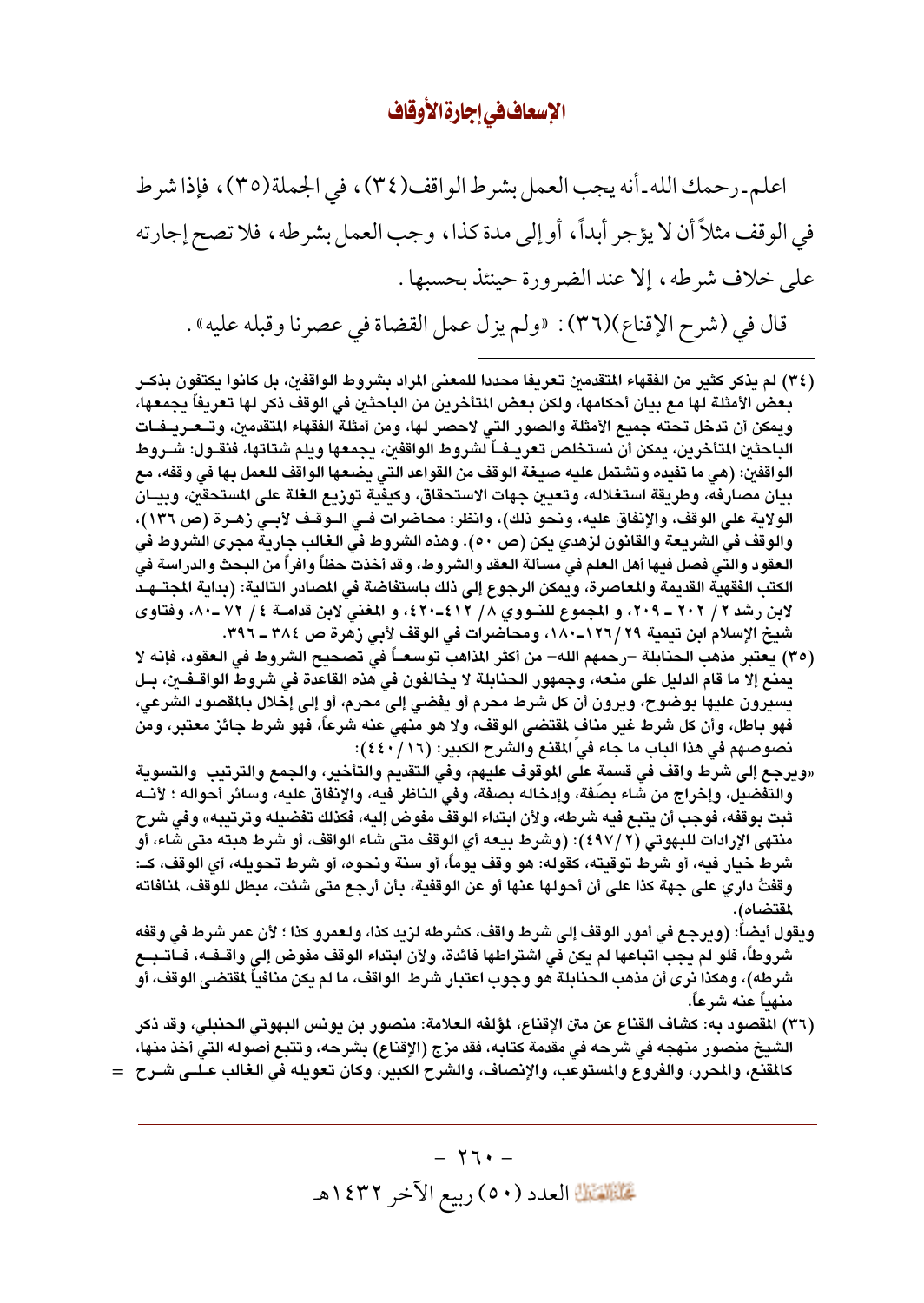قال : «وأفتى به شيخنا المرداوي(٣٧)، ولم نزل نفتى به، إذ هو(أولى من بيعه)(٣٨) إذن» انتهى (٣٩) . وهذا داخل في قول شيخ الإسلام أبي العباس أحمد بن تيمية(٤٠) –رحمه الله تعالى : «والشروط إنما يلزم الوفاء بها، إذا لم يُفْض ذلك إلى الإخلال بالمقصود الشرعي، ولا تجوز المحافظة على بعضها مع فوات المقصود بها»(١ ٤ ). منتهى الإرادات، والمدع. قال عنه ابن بدران في المدخل ص (٤٤٢): «وقد شرح الإقناع شرحاً مفيداً في أربع مجلدات». (٣٧) هو علاء الدين على بن سليمان بن أحمد المرداوي الحنبلــي، ولــد ســنــة (٨١٧ هــ)، وهو شيخ المذهـب ومصححه، وصاحب التصانيف الفائقة، توفي سنة (٨٨٥ هـ). انظر ترجمته في: الضوء اللامع ٥ / ٢٢٥، والجوهر المنضّد ص (٩٩). (٣٨) في المخطوط: (لمن بيده) وما أثبتُه هو الصواب، كما في كشاف القناع ١٠/٣٠. (٣٩) كشاف القناع عن متن الإقناع للبهوتي ٤٣/١٠. (٤٠) هو: أحمد بن عبدالحليم بن عبدالسلام النميري، الحراني، أبوالعباس تقي الدين ابن تيمية، شيخ الإسلام، الإمام المجاهد، الداعية المصلح، الفقيه المجتهد، ولد سنــة (٦٦٦١هــ)، وكان آية في التفسير والأصول والفقه والحديث، توفي رحمه الله معتقلاً بقلعة دمشق سنة (٧٢٨ هـ) انظر: ترجمته في: ذيل طبقات الحنابلة ٢ /٣٨٧، وتذكرة الحفاظ ١٩٦/٤. (٤١) مجموع الفتاوي ١٦/٣١، ولشيخ الإسلام وتلميذه ابن القيم رحمهما الله تفصيل لشروط الواقفين، يختلف قليلاً عن ظاهر كلام جمهور فقهاء الحنابلة من حيث النظر إلى الشروط المباحة، فهـمــا لا يــريــان وجــوب الالتزام إلا بشرط مستحب شرعاً، انطلاقاً منهما في اعتبار القربة في أصل الوقف. يقول العلامة أبو العباس ابن تيمية: (الأعمال المشروطة في الوقف من الأمور الدينية، مثل الوقف على الأئمــة والمؤذنين والمشتغلين بالعلم والقرآن والحديث والفقه، ونحو ذلك، أو بالعبادة ۖ أو بالجهاد في سبيل الــلــه تنقسم ثلاثة أقسام): أحدها: عمل يتقرب به إلى الله تعالى، وهو الواجبات والمستحبات التي رغب الرسول صلى الله عليه وسـلــم وحض على تحصيلها، فمثل هذا الشرط يجب الوفاء به، ويقف استحقاق الوقف على حصوله في الجملة. والثاني: عمل قد نهي رسول الله عنه نهي تحريم أو نهي تنزيه، فاشتراط مثل هذا العمل باطل باتفاق العلماء، ﻠﺎ ﻗﺪ ﺍﺳﺘﻔﺎﺵ ﻋﻦ ﺭﺳﻮﻝ ﺍﻟﻠﻪ ﺻﻠﻰ ﺍﻟﻠﻪ ﻋﻠﻴﻪ ﻭﺳﻠﻢ ﺃﻧﻪ ﺧﻄﺐ ﻋﻠﻰ ﻣﻨﺒﺮﻩ، ﻓﻘﺎﻝ: (ﻣﺎ ﺑﺎﻝ ﺃﻗﻮﺍﻡ ﻳﺸﺘﺮﻃـﻮﻥ شروطاً ليست في كتاب الله؟ من اشترط شرطاً ليس في كتاب الله فهو بـاطل، وإن كان مائة شرط، كتاب الله أحق، وشرطه أوثق) وهذا الحديث وإن خرج بسبب شرط الولاء لغير المعتق، فإن العبرة بعموم اللفـظ لا بخصوص السبب، عند عامة العلماء، وهو مجمع عليه في هذا الحديث، وما كان من الشروط مستلزماً وجود ما نهى عنه الشارع، فهو بمنزلة ما نهى عنه، وما علم ببعض الأدلة الشرعية أنه نهى عنه، فهو بمنزلة ما علم أنه صرح بالنهي عنه، لكن قد يختلف اجتهاد العلماء في بعض الأعمال: هل هو من باب المنهي عـنــه؟ فيختلف اجتهادهم في ذلك الشرط، بِناء على هذا، وهذا أمر لابد منه في الأمة. ومن هذا أن يكون المشترط ليس محرماً في نفسه، لكنه مناف لحصول المقصود المأمور به. والثالث: عمل ليس بمكروه في الشرع ولا مستحب، بل هو مباح مستوى الطرفين، فهذا قال بعض العـلـمـاء =

> $-1771-$ عَلَيْقِيْتِكَ العدد (٥٠) ربيع الآخر ١٤٣٢هـ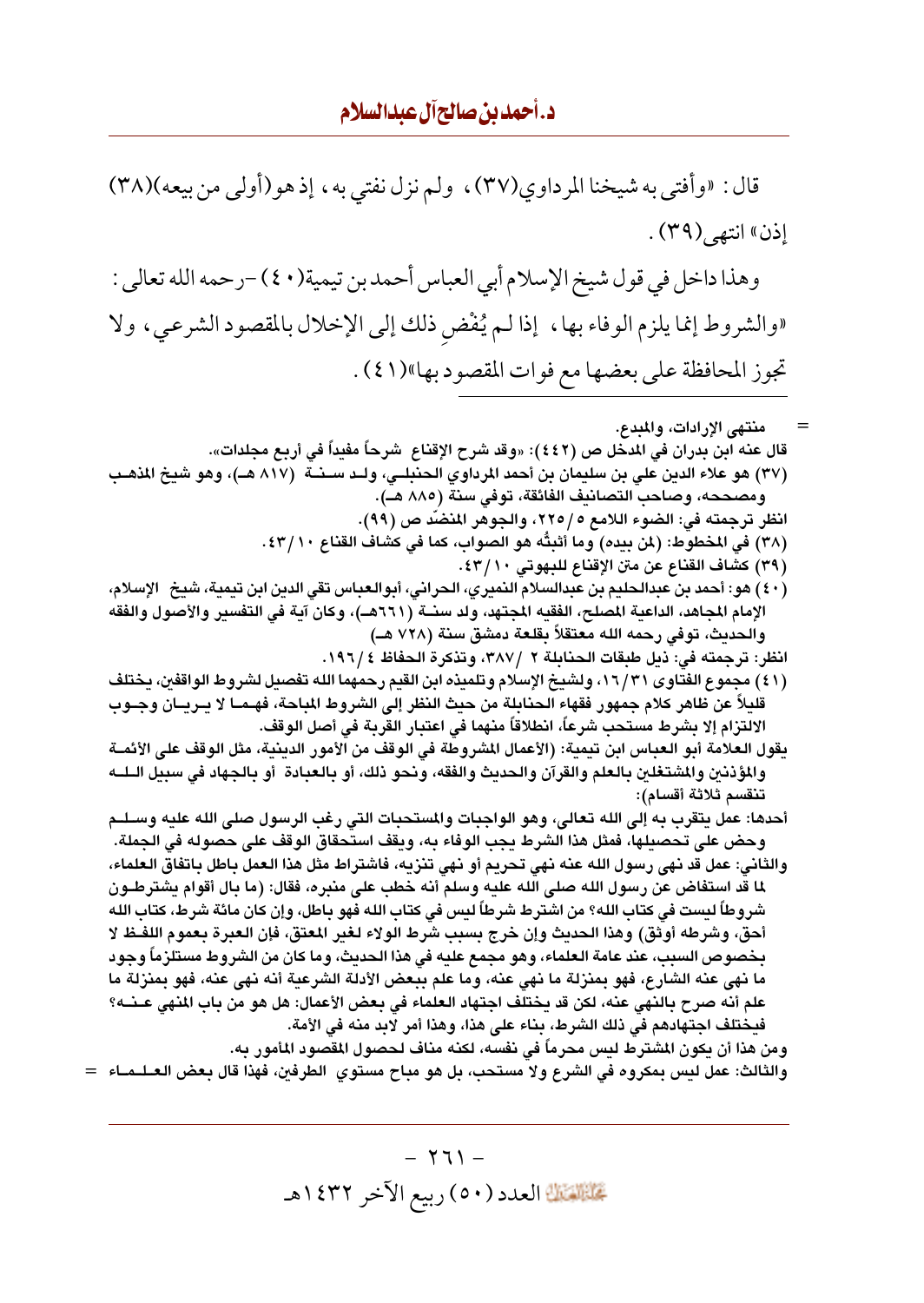وحيث لم يشترط الواقف عدم الإجارة جازت بشروطها المذكورة في بابها، ثم إن الذي يؤجره هو من له ولاية(٤٢) النظر فيه، وهو من شرط له الواقف ذلك، فلا تصح إجارته من غيره مع وجوده وأهليته ، فإن لم يشترط الواقف له ذلك فلا تصح إجارته من غيره مع وجوده وأهليته، فإن لـم يشترط الـواقف نـاظراً أو شرط ناظراً ومات، فالنظر للموقوف عليه إن كان معيناً، كزيد وأولاده مثلاً، وإن لم يكن الموقوف عليه معيناً، كالفقهاء والفقراء والمساكين ونحوهم فالحاكم(٤٣).

- بوجوب الوفاء به، والجمهور من العلماء من أهل المذاهب المشهورة وغيرهم على أنه شرط باطل، ولا يصح عندهم أن يشترط إلا ما كان قربة إلى الله تعالى، وذلك أن الإنسان ليس له أن يبذل ماله إلا لما فيه منفعته في الدين، أو الدنيا، فمادام الرجل حياً، فله أن يبذل ماله في تحصيل الأغراض المباحة ؛ لأنه ينتفع بذلـك، فأما الميت فما بقى بـعد الموت ينتفع من أعمال الأحياء إلا بـعمل صـالـح قد أمربـه، أو أعان عليه، أو قد أهدي إليه ونحو ذلك، فأما الأعمال التي ليست طاعة لله ورسوله فلا ينتفع بها الميت بحال، فإذا اشترط الواقف عملاً أوصفة لاثواب فيها، كان السعي في تحصيلها سعياً فيما لاينتفع في دنياه وآخرته، ومثل هذا لا يجوز، وهو إنما مقصوده بالوقف التقرب إلى الله تعالى، والشارع أعلم من الواقفين بما يتقرب به إلى اللـــه تــعــالـــى، فالواجب أن يعمل في شروطهم بما شرطه الله ورضيه في شروطهم (مجموع الفتاوى ٥٨/٣١ ـ ٦٣).
- ويأتي كلام العلامة ابن القيم رحمه الله مقرراً ومؤكداً لكلام شيخه في شروط الواقفين، فيقول: (إنما ينفذ من شروط الواقفيٰ ما كان طاعة وللمكلف مصلحة، وأما إن كان بضد ذلك فلا حرمة لـــه، كــشــرط الــتـــعــزب والترهب...... وبالجملة فشروط الواقفين أربعة: شروط محرمة في الشرع، وشروط مكروهة لله سبحانه، وشروط تتضمن ترك ما هو أحب إلى الله ورسوله، وشروط تتضمن فعل ما هو أحب إلى الله ورســولــه، فالأقسام الثلاثة الأول لا حرمة لها ولا اعتبار، والقسم الرابع هو الشرط المتبع الواجب الاعتـبــار) (إعــلام الموقعين ٩٦/٣ و ٩٧).
- (٤٢) الولاية في اللغة : بالكسر مصدر الوليِّ، والولي: مأخوذ من الولي، وهو القرب، ( المغرب ٣٧٢/ ٣٧٢ وأنيس الفقهاء ص ١٤٨)، وقال في الصحاح، مادة «ولي»: يقال: ولي الأمر وتولاه، إذا فعله بنفسه، والتولـيــه أن تجعله والياً. وكل من ولي أمر واحد فهو وليه، ومنه: ولي اليتيم أو القتيل: مالك أمرهما، ووالي البلد: ناظر أمور أهله (أنيس الفقهاء ص ٢٦٣، والمغرب ٢ / ٣٧٢ ).
- وأما الولاية على الوقف في الاصطلاح فهي: سلطة شرعية تجعل لمن تثبت له القدرة على وضع يــده عــلــيــه، وإدارة شؤونه من استغلال، وعمارة، وصرف الريع إلى المستحقين (أحكام الوصايا والأوقاف لمحمد شلبي ص (۳۹۸).
	- وأما الوَلاية بِالفَتحِ: فهي النصرة والمحبة. (المغرب ٢ / ٣٧٢، وأنيس الفَقهاء ص ١٤٨).

(٤٣) انظر المقنع، والشرح الكبير، والإنصاف ٤٥٦/١٦.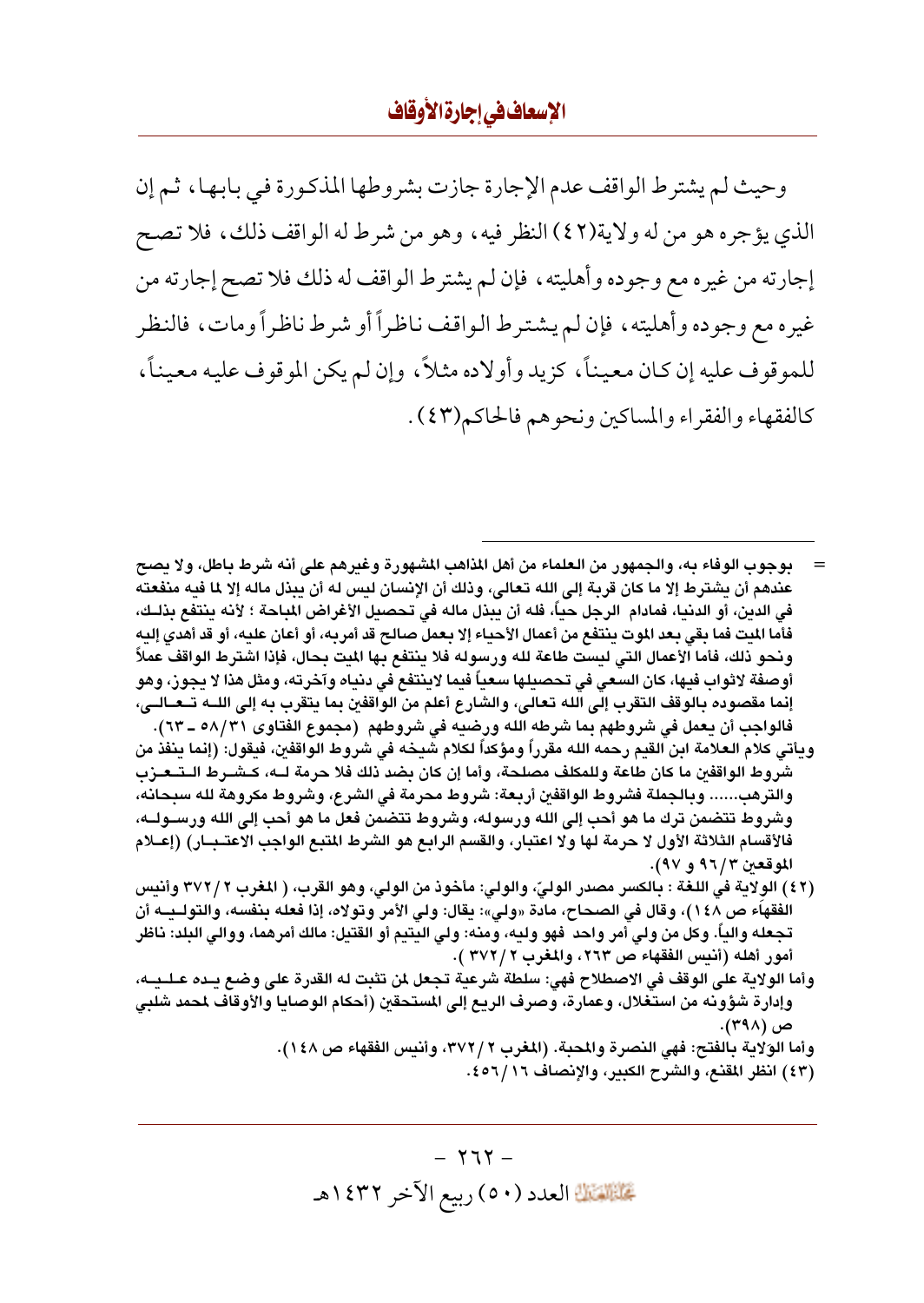# الفصل الأول

اعلم أنه إذا أجر الوقفَ من له ولاية الإجارة، ثم مات في أثناء المدة ففي ذلك ثلاث  $:(\xi \xi)$ صور

الأولى : أن يكون المؤجر قد استحق النظر لكونه حاكما ، أو استحق بشرط الواقف له ذلك وهو أجنبي، أي غير مستحق لشيء من الوقف، فهذا لا تنفسخ الإجارة بموته ولا عزله، قولاً واحداً، جزم به في (المنتهى)(٤٥) وغيره(٤٦)، ونقله في (الإنصاف)(٤٧)

- (٤٤) الذي يتولى تأجير الوقف، إما أن يكون هو الموقوف عليه، وإما أن يكون هو الناظر العام للأوقاف وهـو الحاكم، وإما أن يكون ناظراً أجنبياً معيناً بشرط الواقف، فإن كان الذي أجره ثم مات الناظر العام، أو الناظر الأجنبي الخاص، فإن الإجارة لا تنفسخ بموته بالاتفاق؛ لأن الإجارة عقد لازم، فلا تنفسخ بالموت كالبيــع، وقد أجر ما يملكه، وانظر: حاشية ابن عابدين ٤ /٤٠٣، وجواهر الإكليـل ٢ / ٢١١ ومغني المحتاج ٣٥٦/٢، والإنصاف ٣٧/٦.
	- وإن كان الذي أجره، ثم مات الموقوف عليه، ففي ذلك خلاف على قولين:
- القول الأول: أن إجارة الوقف تنفسخ بموته فيما بقي من المدة، وهذا مذهب الحنفية (حاشية ابن عابـديــن ٤ / ٤٠٣)، والمالكية (جواهر الإكلــيـل ٢١١/٢)، وهو وجه عند الحنابلة (الإنصــاف ٣٦/٦)، وقال به بعـض الشافعية، بشرط أن يكون قد اجر بدون أجرة المثل، أما إن كان أجر بأجرة المثل فلا تنفسخ بموته (مغنــي المحتاج ٢ /٣٦٥)، وقال أصحاب هذا القول في توجيهه: إنه أجر لنفسه لا لغيره، فتنفسخ بموته، ولأنا تبيَّنَّا أنه أجر ملكه وملك غيره فصح في ملكه دون ملك غيره، كما لو أجر دارين: ۖ إحداهما له والأخرى لغـيـره، وذلك لأن المنافع بعد الموت حق لغيره، فلا ينفذ عقده عليها من غير ملك ولا ولاية.
- القول الثاني: أن إجارة الوقف لا تنفسخ بموته، ولو كان هذا الناظر هو الموقوف عليه، بل تبقى إلى انقضاء المدة، وهو وجه عند الشافعية (المهـذب ٤٠٧/١)، والحنابلة (الإنصــاف ٣٦/٦)، وقد رجحه شيخ الإسلام ابـن تيمية، وقال ابن عقيل: إنه ظاهر كلام الإمام أحمد (الإنصــاف ٣٦/٦)، وقالوا في توجيهه: إن الإجارة عقد لازم، وقد أجر ما يملك إجارته، فلم تبطل بموته، كما لو أجر ملكه ثم مات.
- (٤٥) منتهى الإرادات: للفقيه الأصولي العلامة محمد بن أحمد بن عبد العزيز بن علي بن إبراهيم الفـتــوحــي المصري الحنبلي، الشهير بابن النجار، وكتابه منتهى الإرادات قد جمع فيه مؤلفه بين المقنع والتنقيح، وزاد عليهما بعض المسائل، وقد حرره على الراجح من مذهب الإمام أحمد، وانظر: المدخل ص (٢٢٢). وانظر توثيق هذا القول في: منتهى الإرادات بحاشية النجدي ٣٥٩/٣.
	- (٤٦) الإقناع ١٤/٣.
- (٤٧) الإنصاف للمرداوي، وقد سبقت ترجمته، وكتابه (الإنصاف) جعله على (المقنع)، وبين فيه الصحيح من المذهب، أما طريقته فيه، فهي أنه يذكر في المسالة أقوال الأصحاب، ثم يجعل المختار ما قاله الأكثر. وانظر: مقدمة الإنصاف، والمدخل ص (٢٢٢). وانظر توثيق هذا القول في الإنصاف ٢٤٥/١٤.

 $-774$ عَلَيْقِيْتِكَ العدد (٥٠) ربيع الآخر ١٤٣٢هـ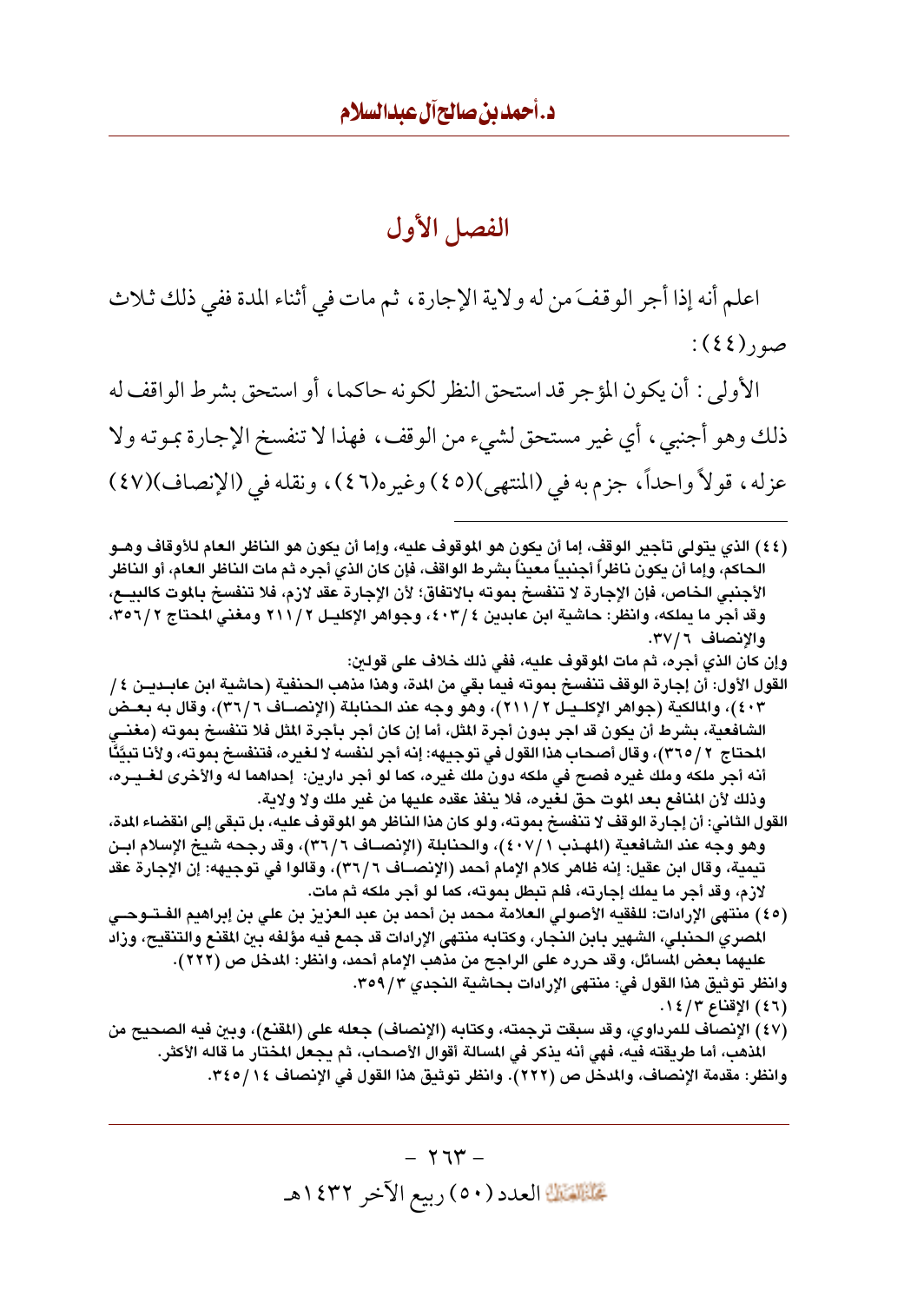$\hspace{0.1in} = \hspace{0.1in}$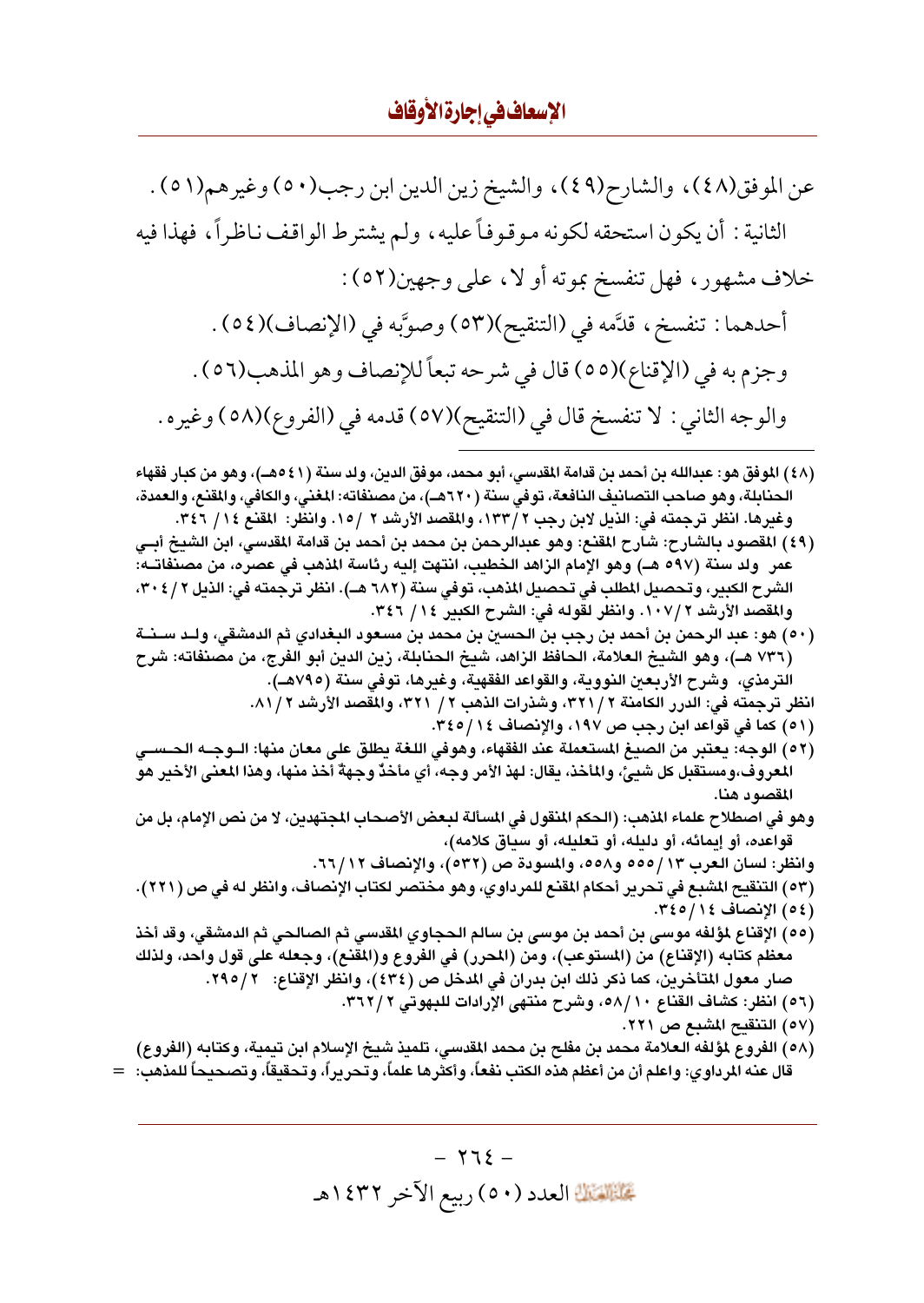وجزم به في (الوجيز )(٥٩) وغيره كملكه، وهو أشهر ، وعليه العمل(٦٠) . الصورة الثالثة : أن يكون مستحقاً للوقف ولم يجعل للوقف ناظراً غيره، بل شرط الواقف النظر له، أو تكلم بكلام يدل على ذلك، فهذا له النظر بالاستحقاق والشرط معاً، فهل يكون كمن شرط له النظر وليس مستحقاً، فلا تنفسخ الإجارة بموته ولا بعزله؟ قولاً واحداً كما تقدم في الصورة الأولى، ويكون كمن استحق النظر بالاستحقاق فقط، فيجري فيه الخلاف المذكور في الصورة الثانية ، صرح العلامة ابن قندس(٦١) ـ رحمه الله ـ في حواشي الفروع بأن الأول –وهو كونه كالأجنبي – هو ظاهر كلامهم، قال : وأفتى به بعض أصحابنا(٦٢).

قلتُ: نقل في (الإنصاف) عن شيخ شيخه العلامة ابن رجب ما نصه : «أما إذا شرطه للموقوف عليه، أو أتى بلفظ يدل على ذلك، فأفتى بعض المتأخرين بإلحاقه بالحاكم، وأنه لا تنفسخ . قولاً واحداً» انتهى(٦٣). وقطع به في (الإقناع)(٦٤)، و(المنتهى)(٦٥).

- كتاب الفروع ا.هــ، وهو رحمه الله لا يقتصر على المذهب، بل يذكر المجمع عليه والمتفق مع الإمام أحمد فــي المسألة والمخالف له فيها من الأئمة الثلاثة، وانظر: مقـدمــة الــفـروع ص ٢٢، ومقدمة الإنصــاف ص ٢٣، والمدخل لابن بدران ص (٢٢٣). وانظر توثيق هذا القول في: الفروع ٤ / ٤٤٣.
- (٥٩) الوجيز: كتاب في الفقه لمؤلفه: الحسين بن يوسف بن محمد بن السري الدجيلي البغدادي، وكتابه (الوجيز) من الكتب المعتمدة في المذهب الحنبلي، وهو من المختصرات التي تحفظ، وقد اعتمده المرداوي فـي كـتــابــه (الإنصاف) كما ذكر ذلك في مقدمته، وانظر: المقصد الأرشـد ٣٤٩/١، وانظر توثيق هذا القول في الوجيــز: ص (۱۷۳).
	- (٦٠) التنقيح المشبع ص ٢٢١.
- (٦١) ابن قندس هو: أبو بكر بن إبراهيم بن يوسف، المعروف بابن قندس، البعلي، ثم الصالحي، وقد ولد سنة (٨٠٩هــ)، وهو شيخ الحنابلة وإمامهم وفقيههم في عصره، توفي سنــة (٨٦١هــ)، من مصنفاته: حواشي الفروع، وحواشي المحرر، وانظر ترجمته في: الضوء اللامع ١٤/١١، والمقصد الأرشد ١٥٤/٣. (٦٢) حواشي ابن قندس على الفروع مخطوط (١٥٥).
	- (٦٣) الإنصاف ١٤/٥/٢٤٥.
		- (٦٤) الإقناع ٢ /٢٩٥.
	- (٦٥) وانظر توثيق هذا القول في منتهي الإرادات لابن النجار ٣٤٣/١. ا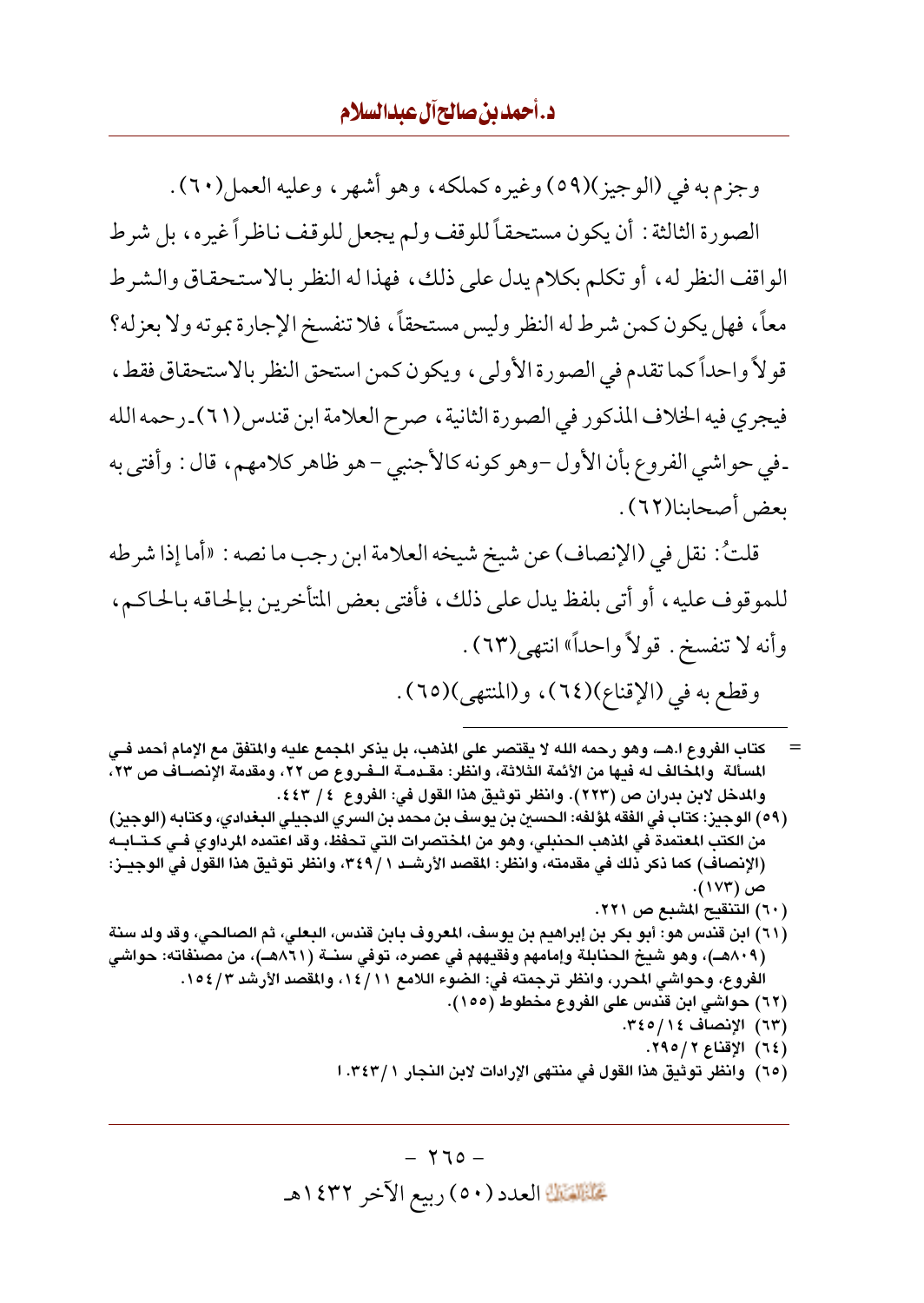وقال العلامة ابن قندس عن الثاني : «وهو كونه كمن استحق النظر بالاستحقاق فقط» هو مقتضى كلام ابن حمدان(٦٩) .

قال أبو العباس ابن تيمية رحمه الله : وهو أشبه(٧٠)، انتهى(٧١).

وملخص ما تقدم من الصور الثلاث، أن المؤجر للوقف لا يخلو : إما أن يكون غير مستحق في الوقف، كالناظر الأجنبي والحاكم، أو يكون مستحقاً، والمستحق إما أن يكون له النظر بسبب الاستحقاق فقط ، أو بالاستحقاق والشرط معاً ، ففي الأولى تنفسخ . قولاً ۖ واحداً، وفي الثانية تنفسخ . على الصحيح، وفي الثالثة، إن ألحقناه أي المؤجر بالأول وهو الأجنبي لـم تنفسـخ . قـولاً واحـداً، وهـو الذي جـزم بـه فـي (الإقـنـاع)(٧٢) و(المنتهى)(٧٣) كما تقدم(٧٤)، وإن ألحقناه بالثاني وهو المستحق للنظر باستحقاقه الوقف بالشرط، ففيه ما فيه من الخلاف، فظهر أنه لا تنفسخ إجارة الوقف بموت المؤجر إلا في

- (٦٦) هو: الشيخ العلامة، منصور بن يونس بن صلاح الدين بن حسن بن أحمد بن إدريس البهوتي الحنبلـي المصري، ولد سنة (١٠٠٠هـ)، وكان ممن انتهى إليه الإفتاء والتدريس في زمانه، وكان صارفــأ أوقاته في نفع الناس وتحرير المسائل الفقهية، توفي سنة (٥١٠٥١هـ)، من مصنفاته: كشاف القناع عن الإقناع، والروض المربع شرح زاد المستقنع، وشرح منتهي الإرادات، وغيرها، وانظر ترجمته في: السحب الوابلــة ١١٣١/٣، ا والنعت الأكمل: ص( ٢١٠).
	- (٦٧) أي شرح الإقناع، وهو كشاف القناع، وشرح منتهي الإرادات.
	- (٦٨) انظر: شرح منتهي الإرادات للبهوتي ٢ /٣٦٣، وكشاف القناع ٧٤/١٠.
- (٦٩) كما في (الرعاية الكبرى)، وابن حمدان هو: أحمد بن حمدان بن شبيب بن حمدان النمري الحراني، ولـد سنة (٦٠٣هـ)، وهو نزيل القاهرة، وهو صاحب التصانيف البديعة، توفي سنة (٦٩٥ هـ)، من مصنفاته: الرعاية الصغرى والكبرى، وهما في الفقه، والوافي في أصول الفقه، وانظر ترجمته في: الذيل لابن رجب ٢ / ٢٣١، والمقصد الأرشد ٩٩/١، وانظر توثيق قول ابن حمدان في: ا لإنصاف ٢٤٥/١٤.
	- (٧٠) كما في مختصر الفتاوى المصرية ص (٤٠٢ و ٤٠٣).
		- (٧١) حواشي ابن قندس مخطوط ص (١٥٤).
			- (٧٢) الإقناع ٢ /٢٩٥.
			- (۷۳) المنتهی ۲ / ۳٤۳.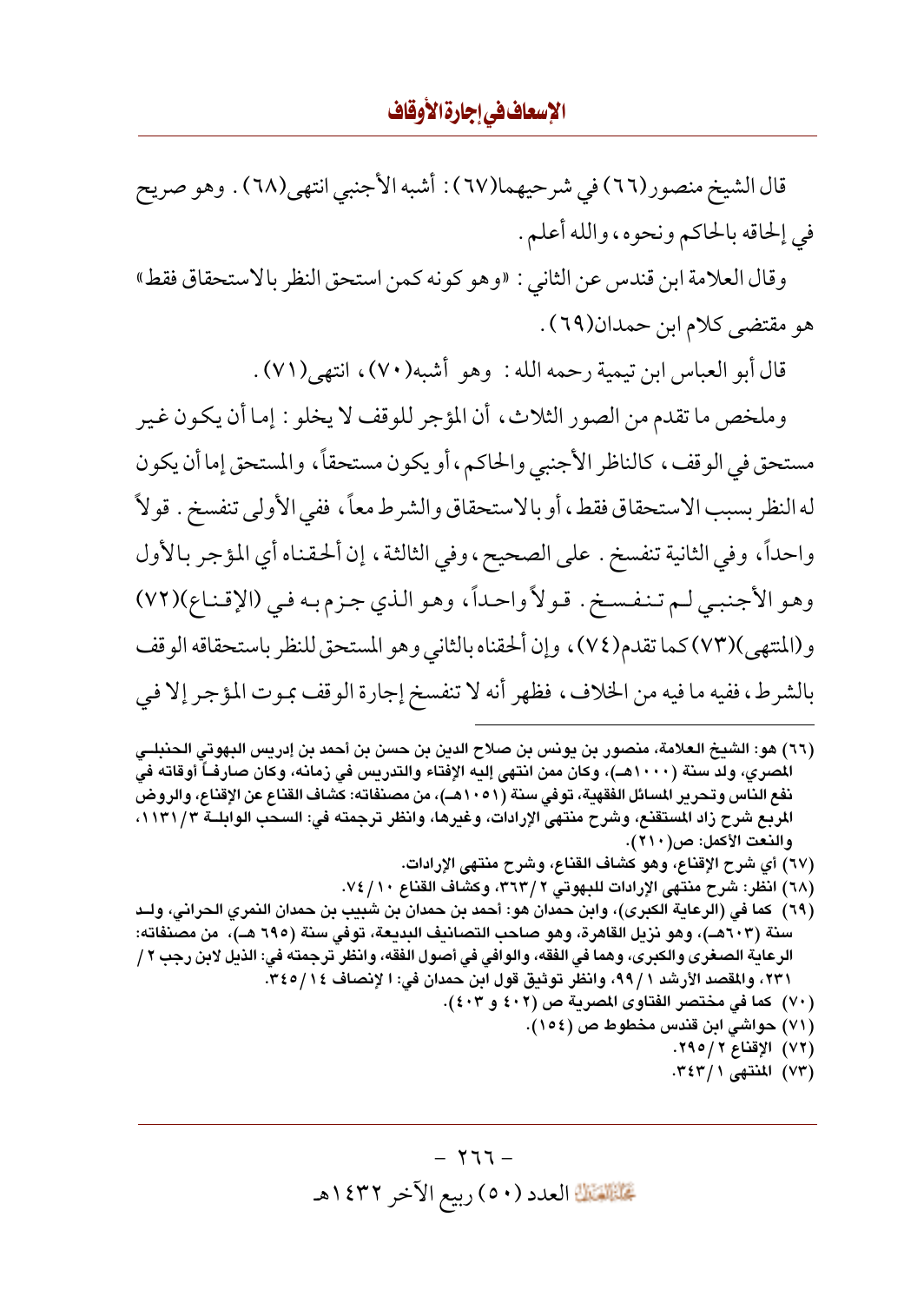صورة واحدة على الصحيح ، وهي ما إذا كان المؤجر مستحقاً للنظر بسبب استحقاقه للوقف لا بالشرط، فتأمل . والله أعلم .

#### الخاتمة

حيثُ قلنا : تنفسخ الإجارة بموت المؤجر كما في الصورة الثانية ، فإنه مستأجر عجل الأجرة، أي دفعها كلها، أو أكثر من حصته ما مضي قبل الانفساخ بما زاد على ما مضي من المدة على ورثة المؤجر المتعجل إن كـان ميتاً وخلَّف تركة ؛ لأنه تبين عدم استحقاقه للزائد من الأجرة .

مثال ذلك أن يكون الوقف داراً، فأجرت عشر سنين بمائة دينار –مثلاً – فمات المؤجر بعد مضي خمس سنين، فيرجع المستأجر بخمسين ديناراً، فإن تعذر الرجوع بذلك على الورثة، فظاهر كلامهم أنها تسقط، قاله في (المبدع)(٧٥).

وإن كان المؤجر الذي انتقل عنه الاستحقاق حياً رجع المستأجر عليه ، كمن وقف داراً على بنته ما دامت عزباء، فإن تزوجت في أثنائها فإنه يرجع المستأجر عليها بما زاد من الأجرة على ما مضى من المدة، كما تقدم .

وحيثُ قلنا لا تنفسخ الإجارة، كما في الصورة الأولى والثالثة، ۖ فإنه يرجع من انتقل إليه الاستحقاق على مؤجر تعجل الأجرة بحصته إن كان حياً، وعلى ورثته إن كان ميتاً

<sup>(</sup>٧٤) كما في ص (٣٤).

<sup>(</sup>٧٥) المدع لمؤلفه: العلامة برهان الدين، إبراهيم بن محمد بن مفلح، الدمشقي الصالحي، وقد انتهت إلــيـه رئاسة المذهب في زمانه، لورعه ودينه، وكتابه المدع هو شرح للمقنع قال في السحـب الــوابــلــة ٦٣/١: (شرحه المذكور على المقنع، وهو المشهور بالمبدع، وهو عمدة في المذهب، أجاد فيه. رحمه الله) وانظر: الضوء اللامع ٢٥٢/١، ومختصر طبقات الحنابلة ص (٦٧)، وانظر توثيق القول في: المبدع ٨٢/٥ و ٨٣.